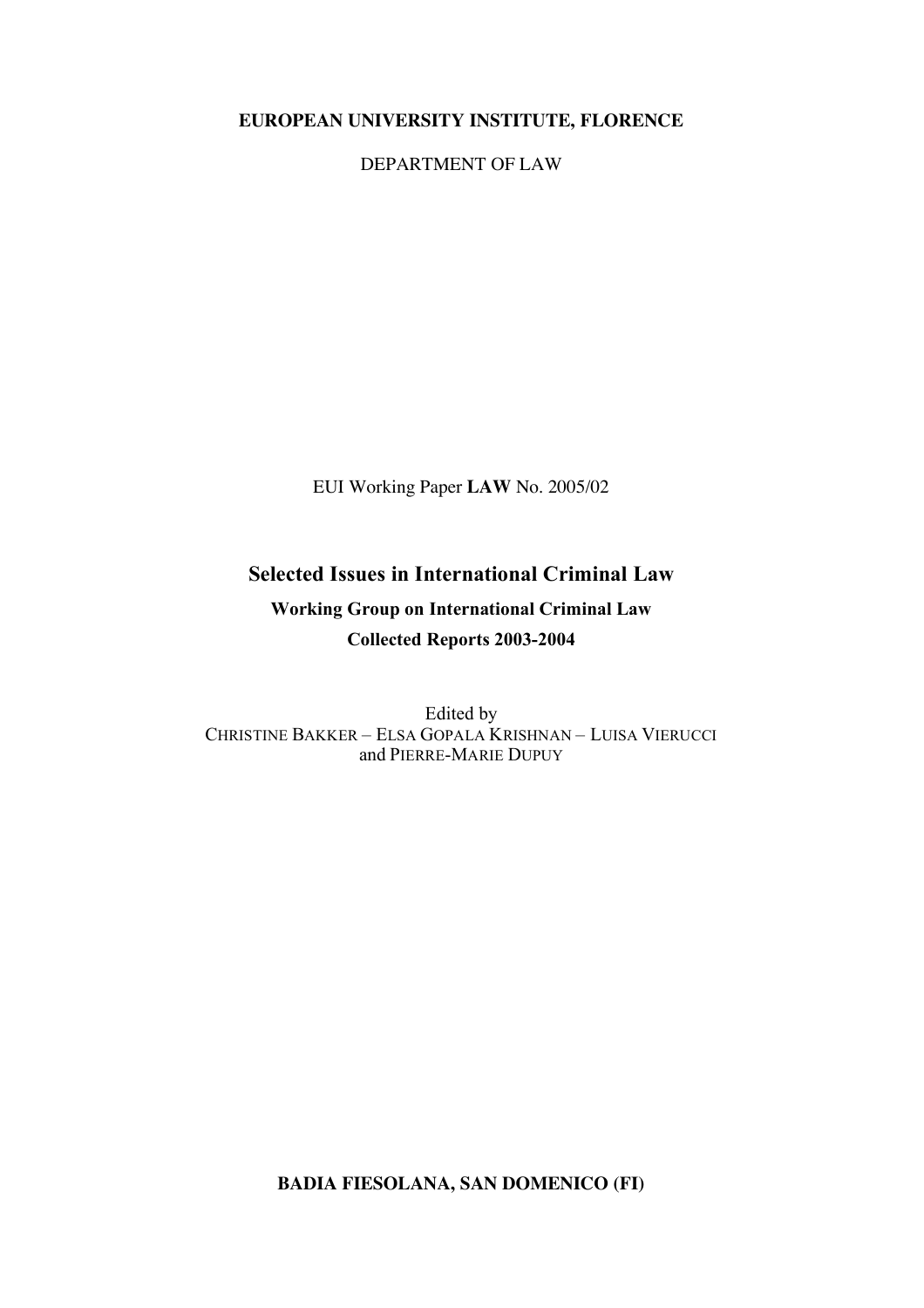All rights reserved. No part of this paper may be reproduced in any form without permission of the author(s)

© 2005 Christine Bakker, Elsa Gopala Krishnan, Luisa Vierucci and Pierre-Marie Dupuy Published in Italy in February 2005 European University Institute Badia Fiesolana I – 50016 San Domenico (FI) Italy www.iue.it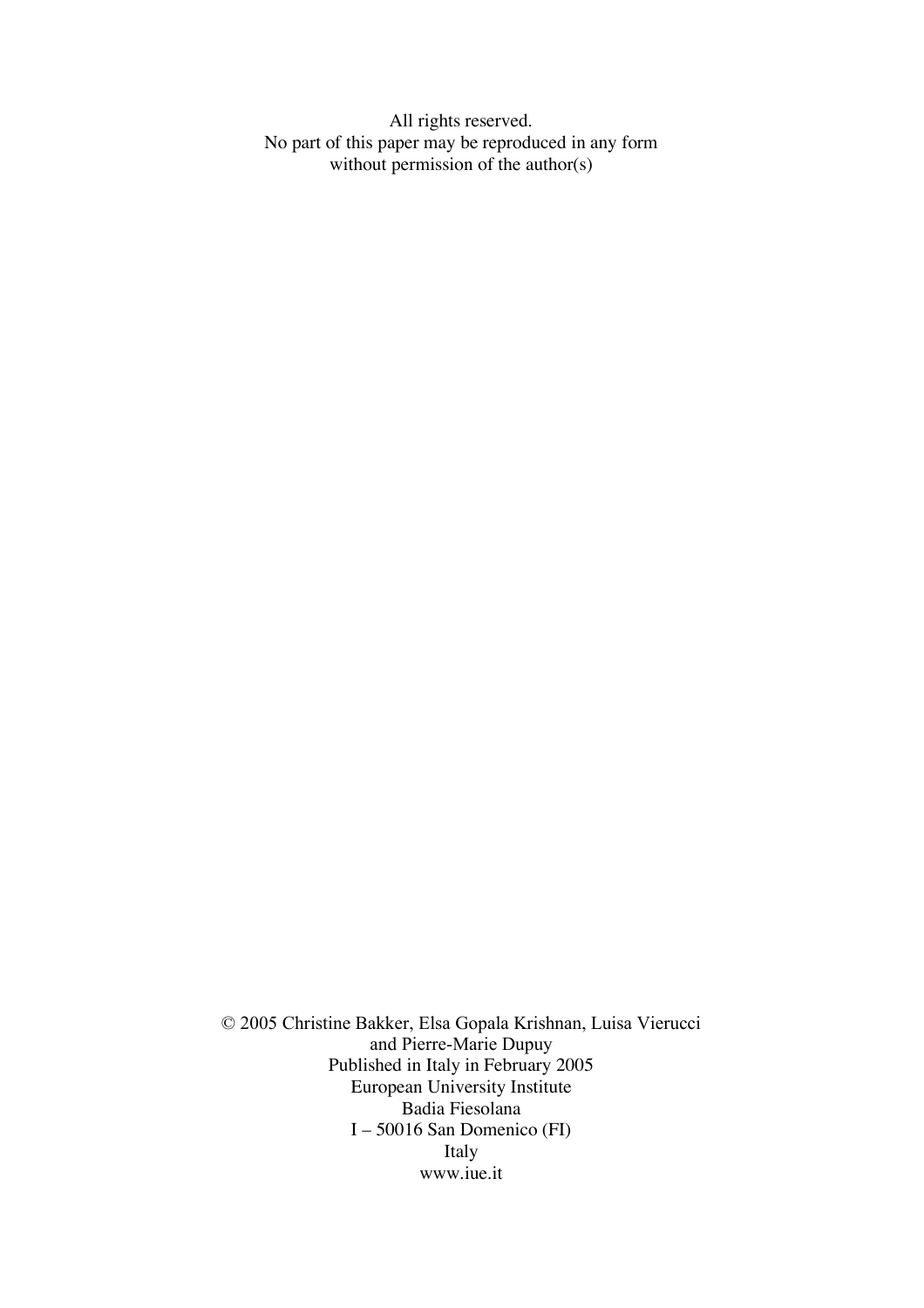### **EUI Working Paper LAW**

## **Selected Issues in International Criminal Law**

**Working Group on International Criminal Law Collected Reports 2003-2004 Edited by Christine Bakker – Elsa Gopala Krishnan – Luisa Vierucci and Pierre-Marie Dupuy**

#### **Introduction**

The Working Group on International Criminal Law was established upon the initiative of Professor Pierre-Marie Dupuy in the fall of 2002. Following a recent influx of researchers and fellows whose topics centered on a wide range of issues under the banner of international criminal law, it seized on the opportunity for providing a forum for discussion, debate, exchange of ideas and materials alike, as well as inviting both the participants and outside collaborators to present topical themes in the field.

A wealth of participants, ranging from researchers to fellows, to professors both from the EUI and Italian universities, a number of whom have direct professional experience with the field of international criminal justice greatly enriched the Working Group's dynamics, by providing insight and first-hand experience of the field, particularly with the ICTY thanks to the presence of Professor Cassese, former President of the Tribunal. This, combined with a regular schedule of meetings and working sessions, has encouraged a fruitful collaboration among the members and contributed to in-depth and highly stimulating discussion. An informal setting, with an emphasis on both current affairs and substantial issues serves to meet the participants' general and particular interests by selecting proposed themes, while devoting a part of each session to the latest news, and even entire sessions to recent and important cases to stay abreast of developments. The working Group has also proved to be a highly useful and interactive forum for researchers to present their topics and their progress, as well as exchange ideas and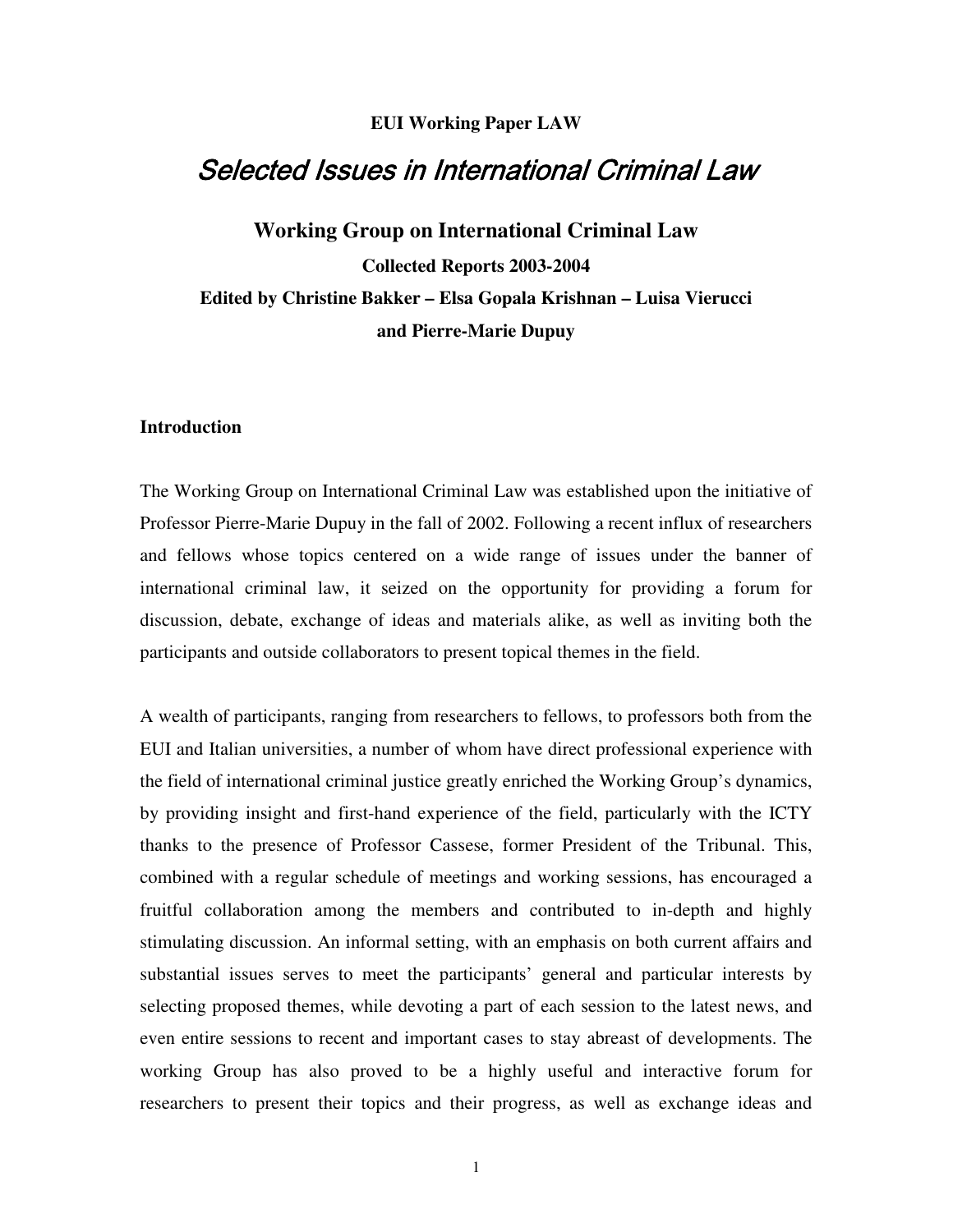address issues, and benefit from the input of the other participants, all of which is encouraged by the use of three working languages, Italian, English and French, for its activities.

A broad spectrum of themes has been addressed over the two years of the Working Group's existence. These include both substantive and procedural issues, as well as other areas of international law which are closely related to international criminal law. The group has focused on both the statutes and case law of international courts and tribunals, hybrid tribunals, and relevant case law from national courts. Generally, sessions are structured around presentations given by participants, followed by a discussion aimed at hashing out the more difficult and contentious issues. Most sessions have a designated rapporteur, who then establishes a report in English or French, accounting for the main topics and questions, the views of the different participants and any conclusions which might have been reached during the course of debate. The following Working Paper is a compilation of those reports, reflecting the content of some 10 meetings in total.

The reports tie the threads of a number of crucial and recurring themes together, both of the practical or rather more theoretical underpinnings of the field. For example, the complex issue of immunities has often been raised and discussed, in relation to recent watershed cases, such as the International Court of Justice's 2002 ruling in the Congo-Belgium case. This question often tied in with debates over the principle of universal jurisdiction, its interpretation and its implementation in various national and international legal instruments, as well as case law. Another salient theme is the relation between States and the International Criminal Court: a few sessions were devoted to the principle of complementarity under Article 17 of the Rome Statute, as well as the mechanisms of State cooperation and the practice of bilateral immunity agreements. In terms of substantive law, related areas such as the destruction of cultural property have been explored, in addition to fundamental legal issues such as command responsibility. In addition to addressing the procedural aspects of jurisdiction and substantive areas, certain sessions also analyzed specific key issues, such as the practice of plea-bargaining and guilty pleas. Beyond the two ad hoc tribunals and the International Criminal Court, the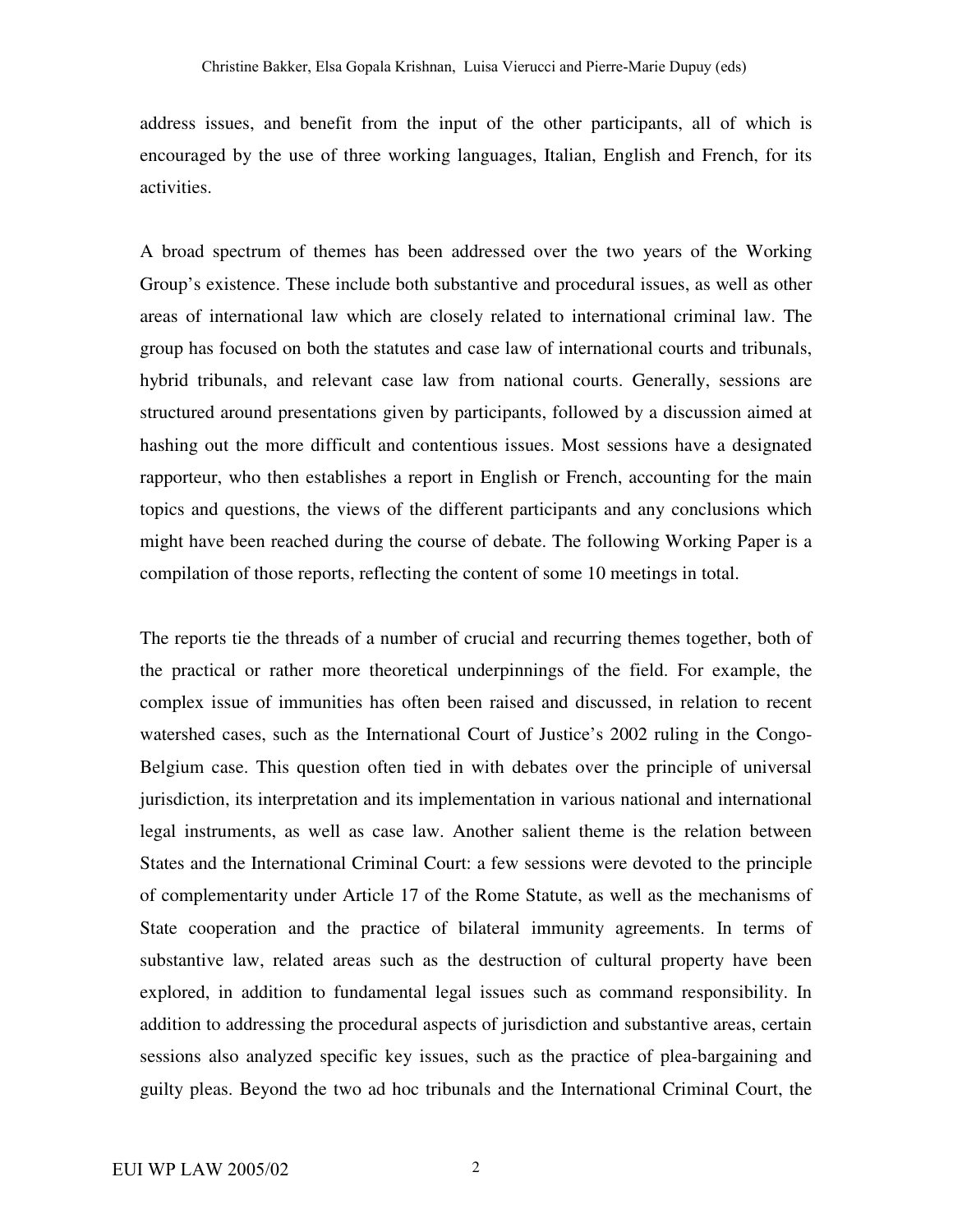Working Group sought to broaden its scope by discussing the various other courts and tribunals involved in the field of international criminal justice, namely national courts and 'hybrid' tribunals, including those in Sierra Leone and East Timor, and the upcoming ones in Cambodia and Iraq.

By presenting these reports as an EUI Working Paper, the members of the Working Group hope to encourage further discussion as to their findings, and strive to make this part of an ongoing effort to promote its activities. Each academic year brings its new share of researchers and professors, which guarantees renewed input and brings new issues and methods to the forefront. As part of this effort, the academic year 2004-2005 saw the group off to an active start, with three meetings in the first semester. In the immediate present, a few members of the Working Group are debating and drafting an analysis of Article 21 § 3 of the Rome Statute establishing the International Criminal Court concerning the applicability of international human rights law. This is in fact in response to a solicitation for an expert opinion sent by the Chief Prosecutor for the ICC, Luis Moreno Ocampo, to Professor Pierre-Marie Dupuy, as part of the Prosecutor's policy to request expert consultations on complex legal issues facing the Court.

Among the main projects discussed for this year, a workshop will be organized by Professor Pierre-Marie Dupuy and certain members of the group on the issue of universal jurisdiction, which aims at establishing an up-to-the-minute analysis of the key issues involving the role of universal jurisdiction in relation to the International Criminal Court.

*Pierre-Marie Dupuy wants to thank Christine Bakker, Elsa Gopala Krishnan (EUI Researchers) and Luisa Vierucci (J.M.F. 2003-2004) for the work accomplished in the preparation of this working paper and for their longstanding activity within the working group.*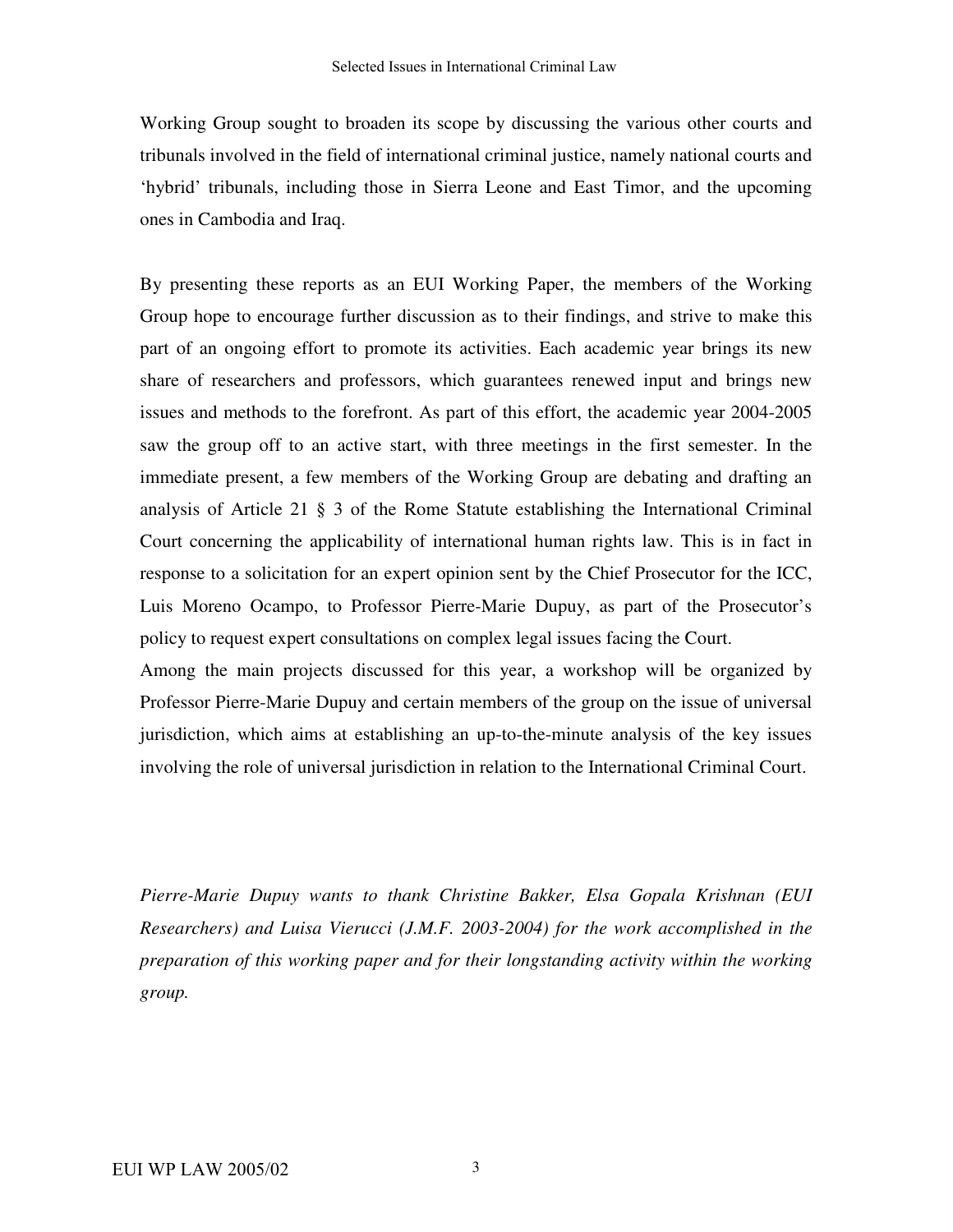### **List of participants**

Pierre-Marie Dupuy; Antonio Cassese; Luigi Condorelli; Francesco Francioni; Salvatore Zappala; Luisa Vierucci; Micaela Frulli; Annalisa Ciampi; Bruce Broomhall; Gilbert Bitti; Christine Bakker; Elsa Gopala Krishnan; Katrin May Lueken; Paola Lombardi Amna Guellali; Cristina Villarino Villa; Axelle Reiter; Beatrice Bonafe; James Nicholas Harrison; Bernhard Knoll; Jorge Godinho; Helene Boussard; Laurence Fayolle; Elisa Morgera; Ieva Kalnina; Emanuela Orlando; Silvia D'Ascoli; Stiina Löytömäki;

#### **Meeting of 13 March 2003**

L'Arrêt de la Cour de Cassation de Belgique du 12 février 2003 : Affaire Ariel Sharon et Amos Yaron

### **Meeting of 7 April 2003**

ICTY Judgment of 29 November 2002, Trial Chamber II: Prosecutor v. Mitar Vasiljevic

#### **Meeting of 12 May 2003**

The principle of command responsibility in light of the recent ICTY judgments, and the establishment of a war crimes tribunal for Iraq

### **Meeting of 21 November 2003**

The Relationship Between State Aggravated Responsibility and Individual Criminal Responsibility

### **Meeting of 9 December 2003**

The conformity of the Immunity agreements concluded by the US and ICC States Parties with article 98 of the Rome Statute establishing the ICC and The adoption of plea bargaining by the ICTY: the Nikolic case

### **Meeting of 29 January 2004**

The Complementarity Principle in the ICC Statute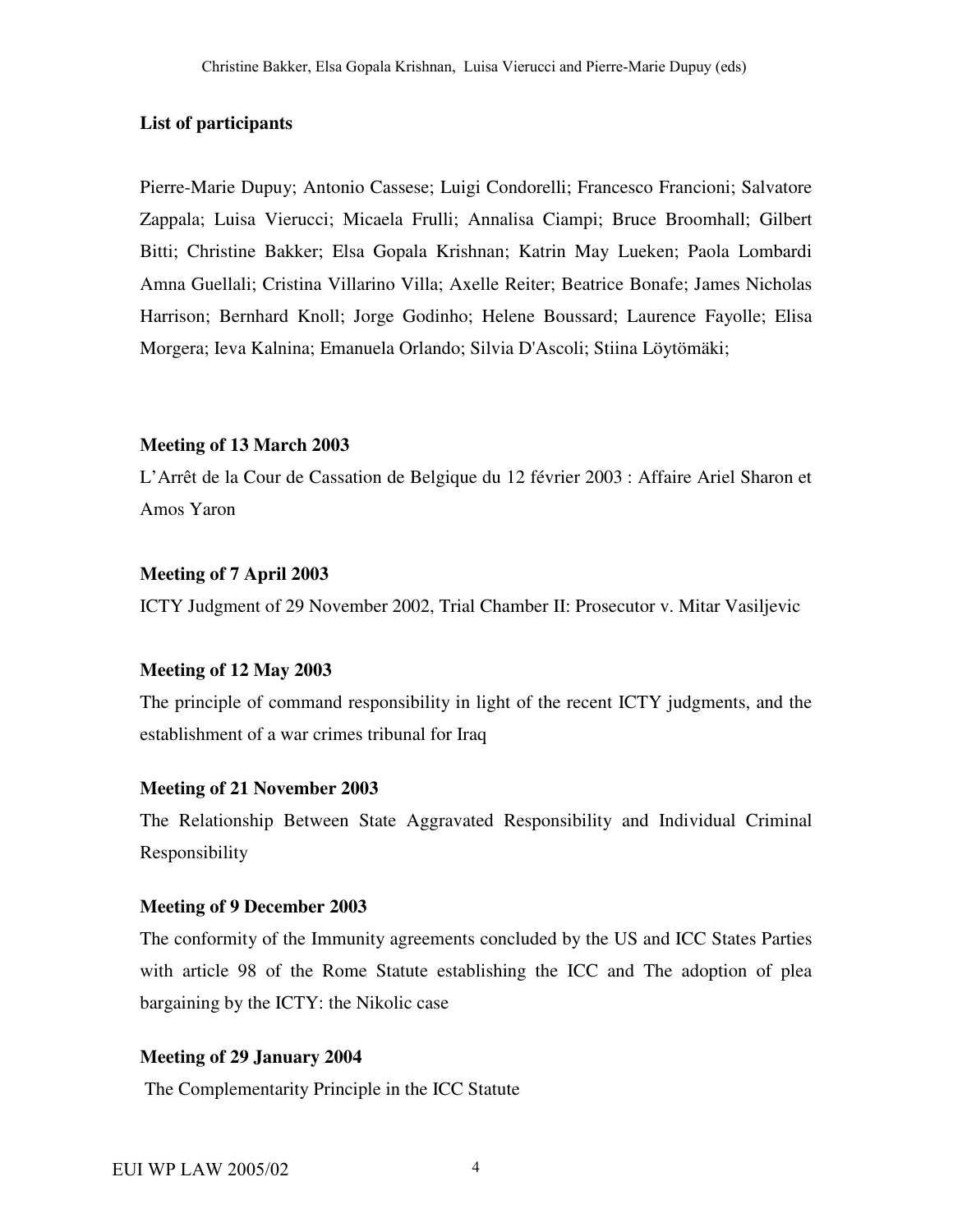### **Meeting of 4 March 2004**

The protection of cultural property in time of armed conflict

### **Meeting of 25 March 2004**

The European Arrest Warrant and the prosecution of crimes falling within the ICC Statute

### **Meeting of 28 April 2004**

The Extraordinary criminal Chambers in the Courts of Cambodia for the prosecution of crimes committed under the regime of the Khmer Rouge between 1975 and 1979

### **Meeting of 5 November 2004**

Recent Developments Surrounding the Iraqi Special Tribunal, Abu Graib and Guantánamo Bay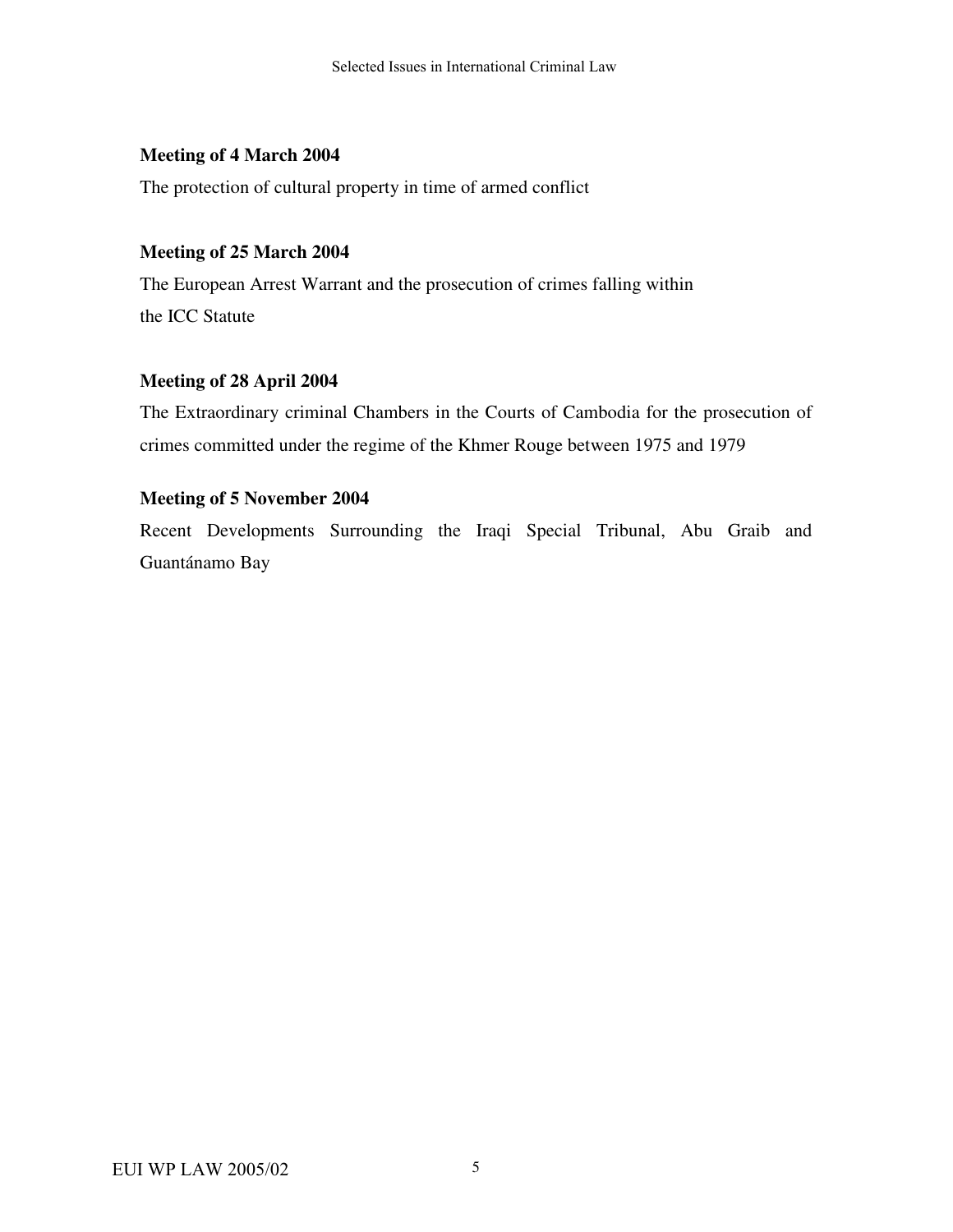*Groupe de travail sur le droit international pénal Séance du 13 Mars 2003*

## **L'Arrêt de la Cour de Cassation de Belgique du 12 février 2003 Affaire** *Ariel Sharon* **et** *Amos Yaron*

### **Introduction**

#### **La législation belge**

La Loi belge du 16 juin 1993, modifiée en 1999, relative à la répression des violations graves du droit international humanitaire, et présentée par Paola Lombardi et Axelle Reiter, donne compétence aux juridictions belges pour poursuivre les auteurs présumés de génocide, de crimes contre l'humanité et de crimes de guerre, indépendamment de la nationalité des auteurs et des victimes, et indépendamment du lieu de commission des crimes.

### **Faits et procédure**

Sur cette base juridique, le 18 juin 2001, une plainte avec constitution de parties civiles (23 victimes palestiniennes et libanaises) a été déposée à Bruxelles à l'encontre d'Ariel Sharon, actuel Premier Ministre d'Etat d'Israël, et Amos Yaron, actuel directeur général au sein du Ministère de la Défense nationale, pour génocide, crimes contre l'humanité et crimes portant atteinte aux personnes et aux biens protégés par les Conventions de Genève, pour les actes perpétrés dans les camps de réfugiés palestiniens de Sabra et Chatila à Beyrouth, du 16 au 18 septembre 1982. À l'époque, Ariel Sharon était Ministre de la Défense et Amos Yaron était commandant de division aux portes des villages de Sabra et Chatila.

Le 26 juin 2002, la Chambre des mises en accusation de la Cour d'Appel de Bruxelles a déclaré la plainte irrecevable. Tout en affirmant la compétence universelle du juge belge, telle qu'assignée par la Loi de 1993, la Chambre a considéré que les personnes visées par la plainte devaient se trouver sur le territoire de la Belgique.

Le 12 février 2003, la Cour de Cassation a, en partie, cassé l'arrêt de la Cour d'Appel de Bruxelles. La Cour a décidé que la compétence universelle du juge belge était *absolue* et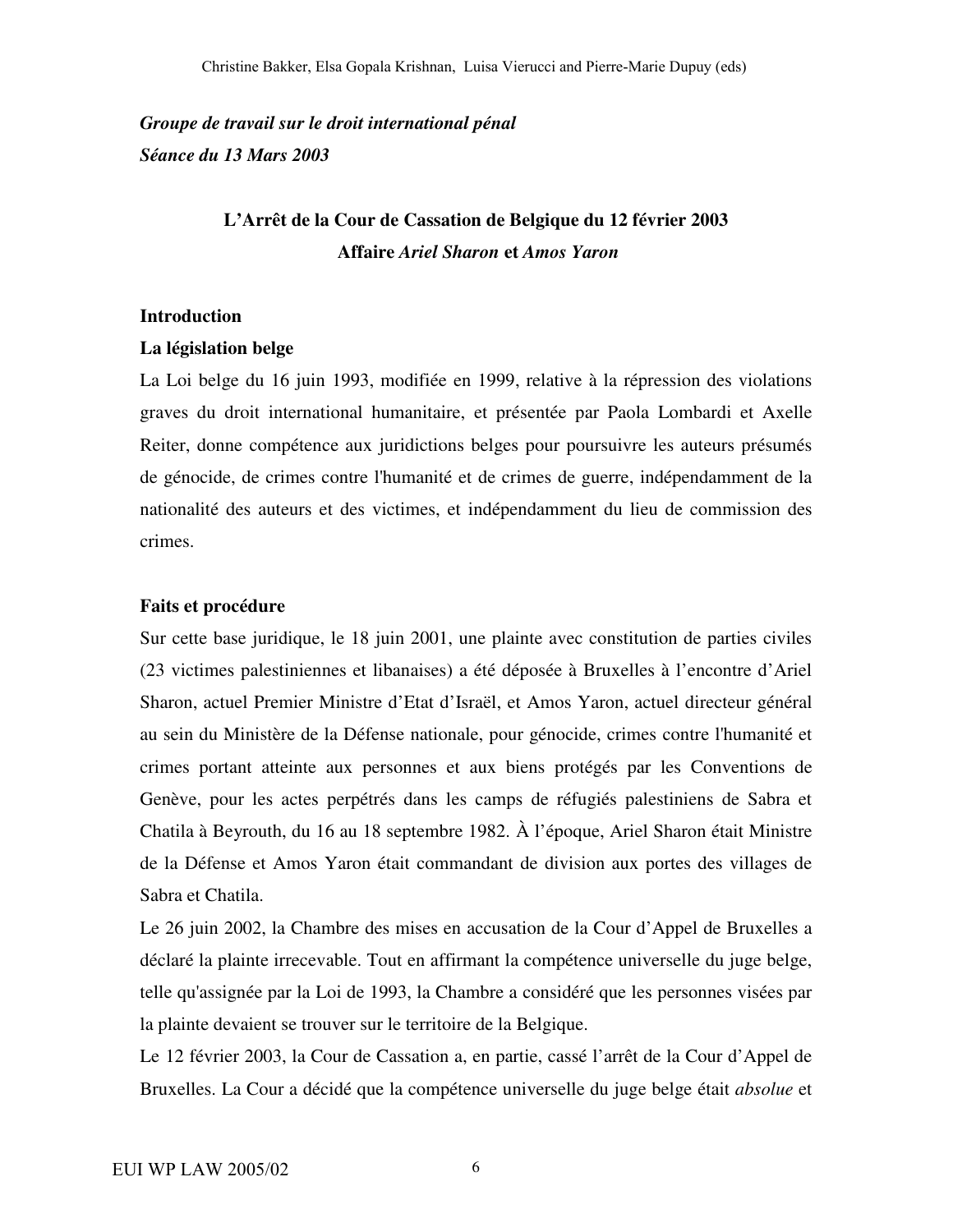que des procédures pouvaient être engagées même dans les cas où les accusés ne se trouvaient pas sur le territoire belge. Une procédure contre Amos Yaron pouvait donc être engagée. Toutefois, la Chambre a confirmé qu'Ariel Sharon en tant que Premier Ministre en exercice d'un État étranger jouissait de l'immunité et ne pouvait pas être poursuit tant qu'il occupait cette fonction.

Lors des débats du groupe de travail, deux points essentiels ont été discutés : le principe de compétence universelle absolue telle qu'elle a été affirmée par la Cour de Cassation **(I),** et l'attribution de l'immunité à Ariel Sharon en tant que Premier Ministre d'un État étranger en exercice **(II)**.

## **I. La Reconnaissance par la Cour du Principe de Compétence Universelle Absolue ou de 'Compétence Universelle Par Défaut'**

La Cour de Cassation a décidé que la Loi belge de 1993, modifiée en 1999, donne une *compétence universelle absolue* aux juridictions belges, c'est-à-dire que les juridictions belges peuvent poursuivre les personnes accusés de crimes de guerre, de crimes contre l'humanité ou de génocide même dans les cas où ces personnes ne se trouvent pas sur le territoire de la Belgique. Si on considère cette conclusion à la lumière de l'arrêt rendu par la CIJ dans l'affaire *Congo c. Belgique*, le 14 février 2002, on peut considérer qu'elle constitue certainement un « pas en avant » dans la poursuite des auteurs de crimes internationaux. Dans l'affaire *Congo c. Belgique* la Cour ne s'est pas prononcée au sujet de la compétence universelle absolue. Certains juges, dans leurs opinions individuelles, ont admis une compétence universelle absolue seulement sous certaines conditions précises, et le Président Guillaume a même conclu que le droit international n'admettait point une compétence universelle 'in absentia' (par défaut).

Au cours de nos débats, la question a été posée d'éventuelles conséquences d'une compétence universelle absolue reconnue dans plusieurs États. Dans les cas où des juridictions dans plusieurs États se reconnaissaient compétentes en l'absence de critères de rattachement avec les pays respectifs, on serait confronté à une multiplication de procédures. Dans tels cas, il se poserait la question de déterminer la juridiction la plus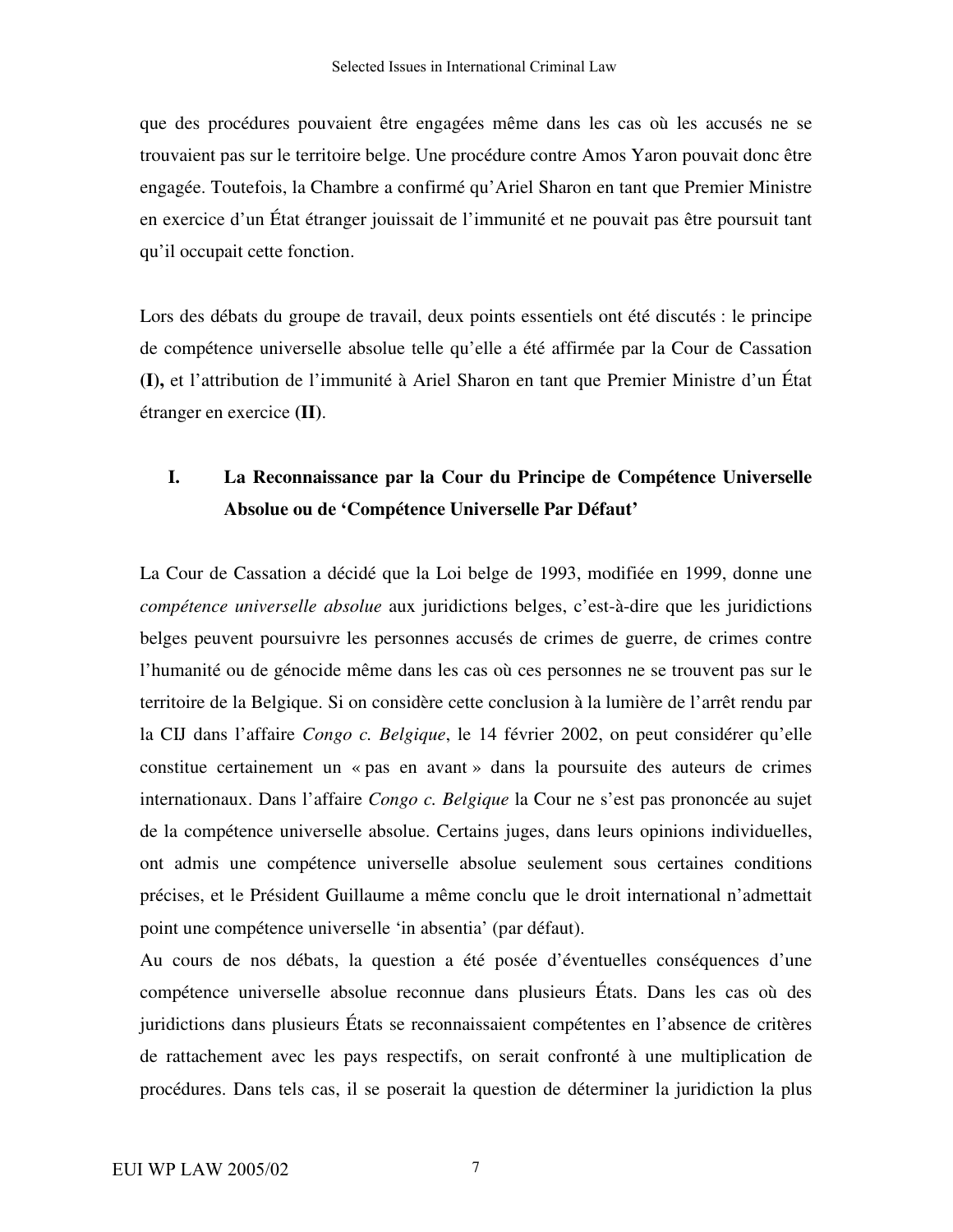appropriée. On pourrait envisager la création d'un tribunal de conflits qui déciderait des conflits de compétence positifs, ou bien l'attribution d'une telle compétence à une section de la CPI. Il semble cependant qu'à l'heure actuelle il ne s'agit que d'une question théorique, car c'est justement le conflit négatif de compétence, et donc l'impunité, qui est la règle, et l'action des Etats, le conflit positif, qui reste l'exception. En effet jusqu'à très récemment, la Belgique était l'un des rares pays (avec l'Espagne notamment) à avoir engagé des poursuites sans qu'un critère de rattachement avec le pays ait été retenu.

## **II. L'attribution de l'Immunité à Sharon en tant que Premier Ministre Etranger** *En Exercice*

Quant à l'attribution de l'immunité à Sharon, il a été constaté qu'on pouvait bien souscrire aux conclusions de la Cour, à savoir que Sharon jouissait d'une immunité en tant que Premier Ministre d'un État étranger *en exercice*, mais que des poursuites pouvaient être engagées dès qu'il ait quitté cette fonction. En revanche le raisonnement de la Chambre ne semble pas toujours être exacte. Lors de nos débats, ont été discutés en particulier trois arguments invoqués par la Cour de Cassation afin de justifier l'attribution de l'immunité à Sharon :

1. La Cour a constaté que la coutume internationale s'opposait 'à ce que les chefs d'État et de gouvernement *en exercice* puissent, en l'absence de dispositions internationales contraires s'imposant aux États concernés, faire l'objet de poursuites devant les juridictions pénales d'un État étranger.'

On peut parfaitement souscrire à cette conclusion de la Chambre : en effet il est généralement reconnu que la coutume internationale accorde une immunité *personnelle* aux chefs d'États *en exercice*. La Chambre a confirmé, à juste titre, que Sharon ne pouvait pas être poursuivi tant qu'il était Premier Ministre sans qu'elle se soit cependant exprimée de manière explicite sur le caractère de cette immunité (*personnelle*).

2. La Cour a ensuite conclu de l'articulation des articles IV et VI de la *Convention pour la prévention et la répression du crime de génocide* que ce texte excluait toute immunité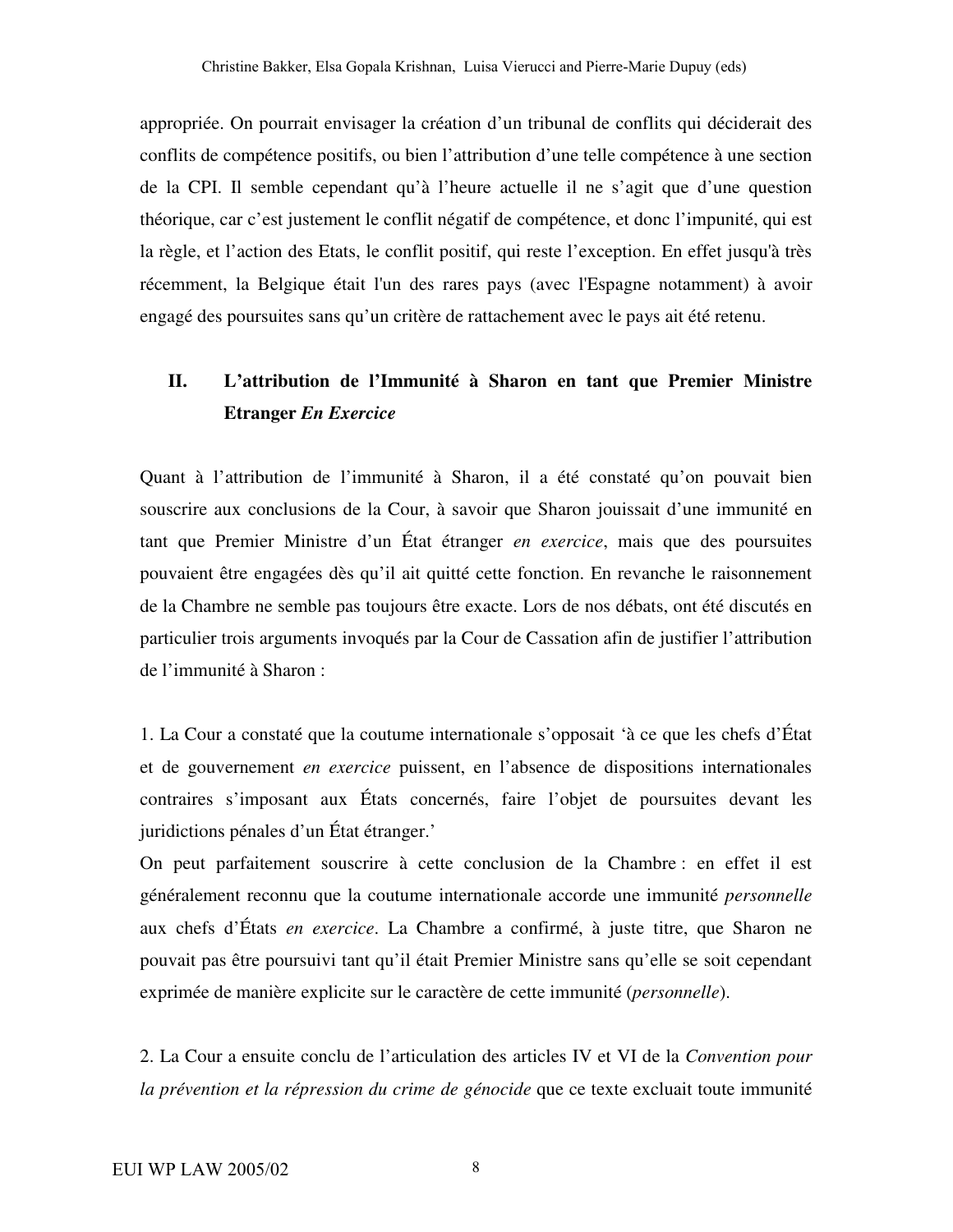en cas de poursuite devant les tribunaux compétents de l'état sur le territoire duquel l'acte a été commis, mais, en revanche, n'excluait pas une immunité lorsque la personne accusée était traduite devant les tribunaux d'un Etat tiers s'attribuant une compétence que le droit international conventionnel ne prévoit pas. Référence à donc été faite à la Convention afin de justifier l'attribution d'une immunité à Sharon.

On peut douter du bien-fondé de ce raisonnement et la lecture limitée que la Cour fait de la Convention sur le génocide a été critiquée lors des débats. Le fait que la Convention n'envisage pas explicitement la compétence de tribunaux d'États tiers n'implique pas qu'un État tiers n'a pas la compétence judiciaire de reconnaître de l'affaire. Les articles IV et VI ne constituent pas un obstacle à ce qu'un État tiers exerce sa compétence. Dans ce contexte, a été mentionnée l'affaire du *Lotus* et le principe selon lequel l'attribution de compétence dépend des États. S'il n'y a pas de règle qui s'oppose à l'exercice de la compétence par des États tiers, cela signifie que rien n'exclut l'exercice de leur compétence. La référence aux articles IV et VI de la Convention sur le génocide ne permet pas de soutenir l'existence d'une immunité pour le cas d'espèce.

3. La Cour a finalement observé que selon l'article 27 §2 du Statut de Rome de la Cour pénale internationale 'les immunités qui peuvent s'attacher à la qualité officielle d'une personne, en vertu du droit international, n'empêchent pas ladite Cour d'exercer sa compétence à l'égard de cette personne', mais que ce principe ne s'appliquait pas aux cas où les juridictions nationales poursuivait des personnes sur la base d'une compétence universelle par défaut. Il semble que le raisonnement de la Cour est incomplet dans la mesure où elle ne se réfère qu'à l'article 27 du Statut et ne prend pas en compte l'article 98 § 1 du Statut. Celui-ci dispose que '[l]a Cour ne peut présenter une demande d'assistance qui contraindrait l'Etat requis à agir de façon incompatible avec les obligations qui lui incombent en droit international en matière d'immunité des Etats ou d'immunité diplomatique d'une personne ou de biens d'un Etat tiers, à moins d'obtenir au préalable la coopération de cet Etat tiers en vue de la levée de l'immunité.' Le raisonnement de la Cour de Cassation, qui omet de faire référence à l'article 98 § 1 du Statut, lequel respecte l'immunité accordée aux représentants des États tiers, semble par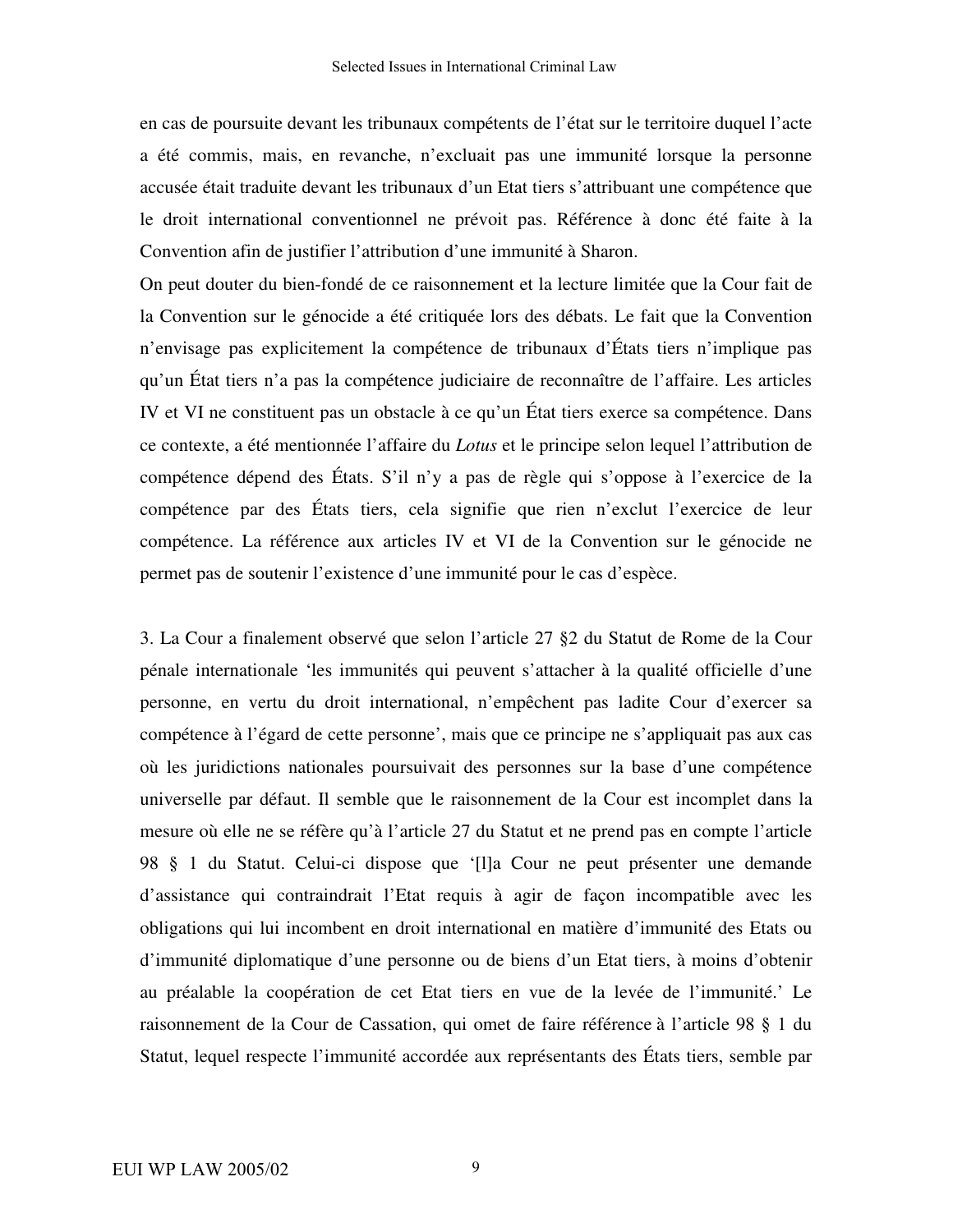conséquent être erroné. Toutefois, de nouveau, la Cour aboutit à la 'bonne' conclusion, à savoir, que Sharon jouit de l'immunité.

La question de l'applicabilité du principe posé par l'article 27 du Statut devant les juridictions nationales a été discutée brièvement. De façon générale, la position de Paola Gaeta, qui soutient que cette disposition ne s'applique pas aux juridictions nationales, a été approuvée.

Il a été soulevé que les immunités perdaient de plus en plus de terrain et allaient vers l'extinction, face aux valeurs (des droits de l'homme) considérées de plus en plus importantes. Le Professeur Condorelli a soutenu qu'on pouvait envisager une procédure engagée à l'encontre une personne qui occupait une position officielle. Selon lui, rien n'empêchait qu'une telle procédure soit engagée, car le chef d'État bénéficiait seulement de l'immunité à l'exécution. Cette opinion n'est cependant pas restée incontestée. Il a été invoqué que cela mettrait en crise tout l'État, qu'il fallait respecter l'imperium et que si une personne publique faisait l'objet d'une procédure, cela créerait un écho dans la communauté internationale, et une atteinte grave au prestige de l'État même. La souveraineté et l'image de l'État risqueraient d'être affectés par la poursuite d'un chef de l'Etat qui représente celui-ci.

### **Conclusion**

On peut généralement conclure que l'arrêt rendu par la Cour de Cassation dans l'affaire Sharon et Yaron constitue un pas en avant dans la mesure où la Chambre applique une notion large de compétence en admettant la compétence universelle absolue (compétence universelle par défaut). Si on ne peut pas souscrire au raisonnement de la Cour de Cassation relatif à l'immunité d'Ariel Sharon, on peut cependant constater que la Cour a néanmoins abouti à un résultat qui correspond à l'état actuel du droit international en matière des immunités.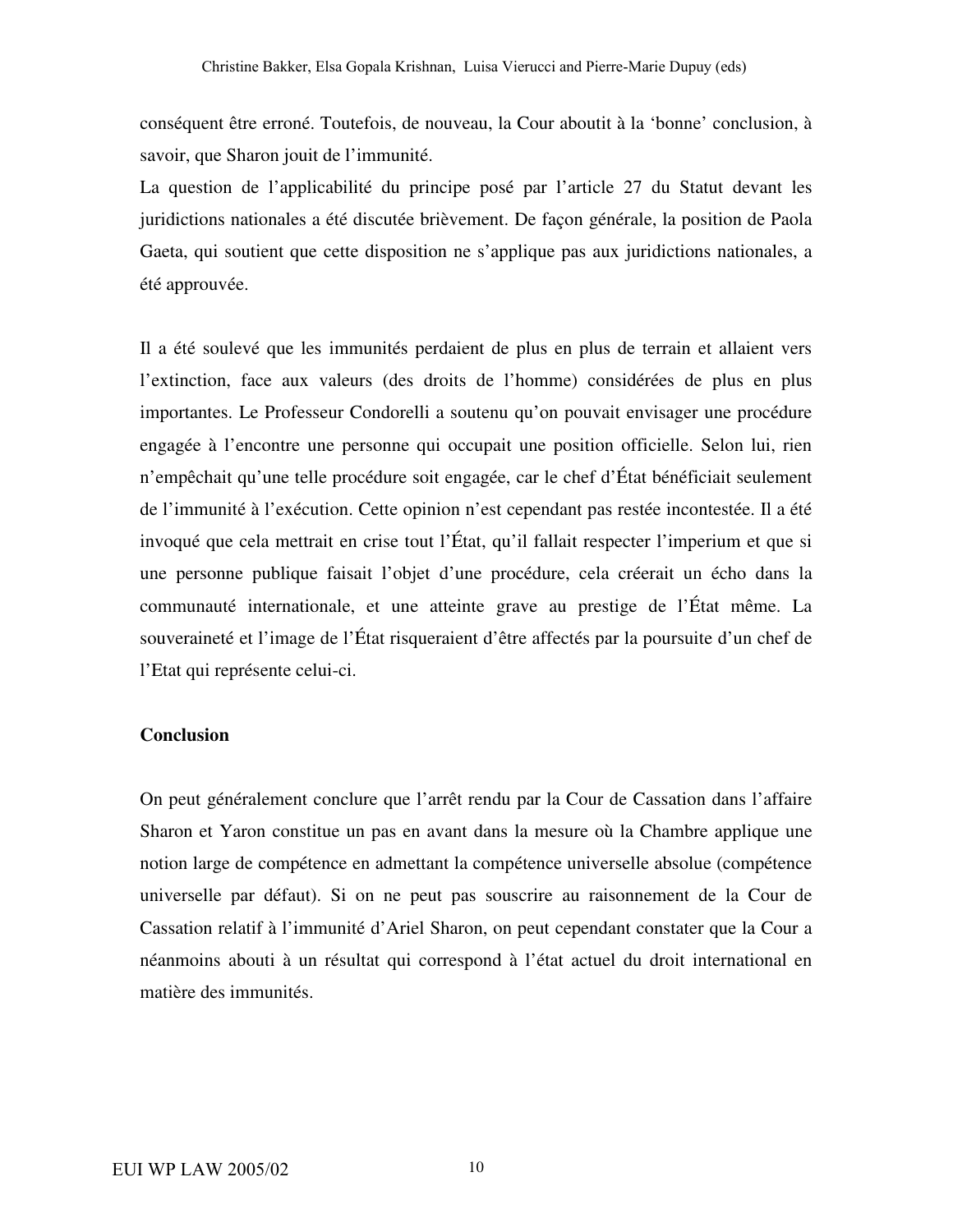*Working Group on International Criminal Law Meeting of 12 May 2003*

## **The Principle of Command Responsibility In Light of the Recent ICTY Judgments; and the Establishment of a War Crimes Tribunal for Iraq**

### **I. Command Responsibility**

As stressed by Prof. Condorelli, who introduced the topic, Article 7(3) of the ICTY Statute ('The fact that any of the acts referred to in articles 2 to 5 of the present Statute was committed by a subordinate does not relieve his superior of criminal responsibility if he knew or had reason to know that the subordinate was about to commit such acts or had done so and the superior failed to take the necessary and reasonable measures to prevent such acts or to punish the perpetrators thereof') restates the definition of command responsibility under customary international law at the time of its adoption.

In the *Musema (27 January 2000)* and *Delalic et al. (Appeals Chamber, 20 February 2003)* judgments, the distinction between *de jure* and *de facto* command was addressed. It was concluded that although the existence of a formal *de jure* superior responsibility is an important aspect of the exercise of command authority, this is not sufficient to establish criminal responsibility for crimes committed by subordinates. Command responsibility within the meaning of Article 7(3) only arises when the superior has *effective control* over the persons committing violations of international humanitarian law, i.e. has the material ability to prevent and punish the commission of the offence. Such authority can either be based on formal appointment (*de jure* superior responsibility*)*, or on a factual situation *(de facto* superior responsibility). Therefore, if the existence of such effective control can be established, the absence of formal appointment does not exclude criminal responsibility under Article 7(3).

This reasoning applies to both civil and military command. However, the doctrine of superior responsibility extends to civilian superiors only to the extent they exercise a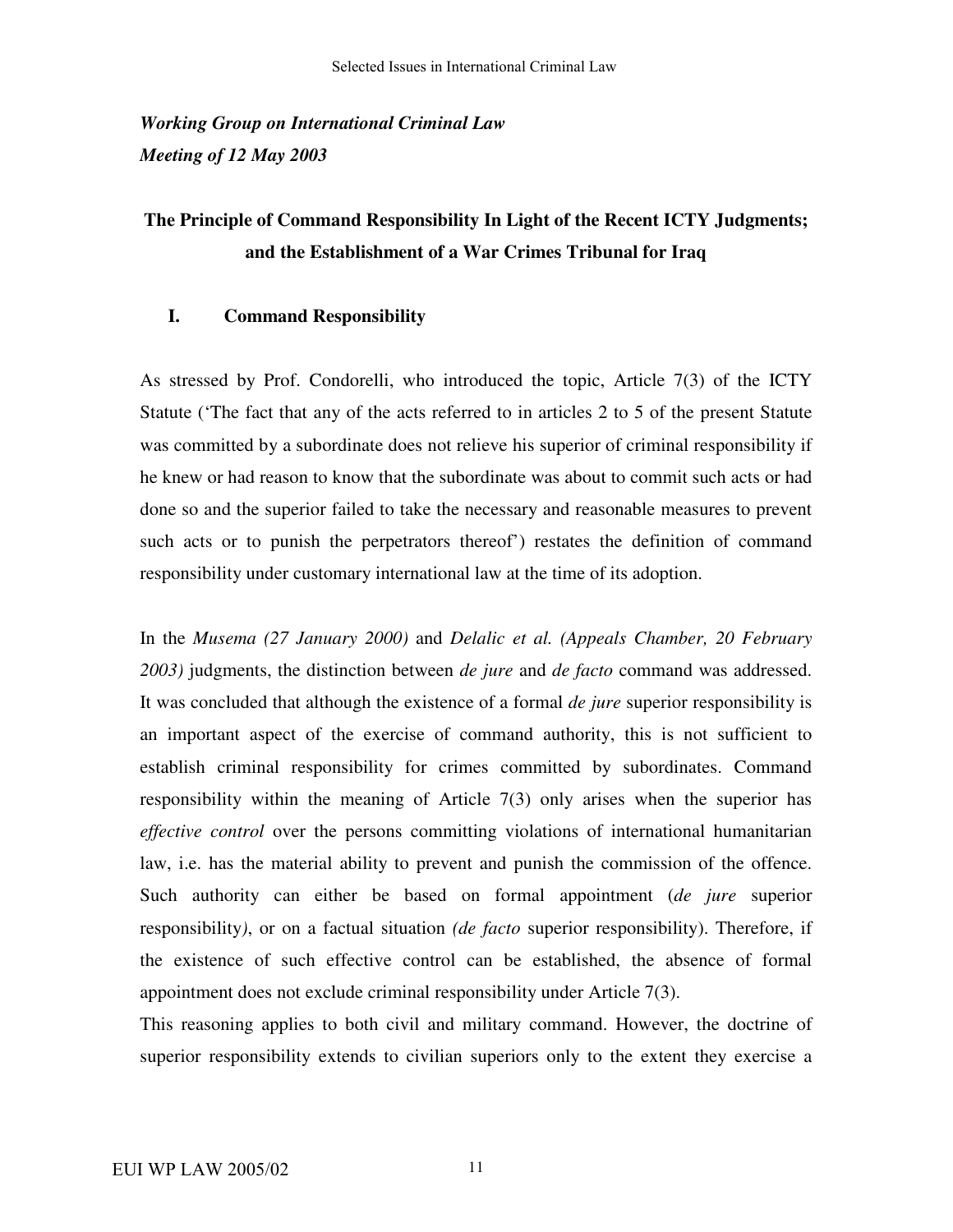degree of control over their subordinates which is similar to that of a military commander (*Delalic et al.*, Appeals Chamber, Judgment of 20 February 2003, paras. 193-197).

In the case of *Hadzihasanovic et al.,* the Trial Chamber considered the doctrine of command responsibility in the light of the principle *nullum crimen sine lege praevia.* The defense contended that, in 1992, command responsibility had not been defined under international law, and its application would therefore violate the principle of legality. However, the Trial Chamber found that this notion had already been established under customary international law, and supported the conclusion by referring, in addition to the Hague Conventions of 1907, to the Nuremberg and Tokyo Tribunals, the First Additional Protocol to the 1949 Geneva Conventions, to national judicial decisions, as well as to several Security Council resolutions concerning the conflict in former Yugoslavia. The Trial Chamber extensively analyzed the Security Council resolution establishing the ICTY, the UN Secretary General's report on the Draft Statute for the ICTY, and the drafting history of the ICTY Statute.

There was some discussion in the Working Group as to whether Security Council resolutions can be considered to be horizontally applicable. Several participants, including Prof. Condorelli, argued that, in principle, these resolutions are only binding on States and that consequently they do not, in and of themselves, give rise to the horizontal applicability of the provisions contained therein. However, Prof. Dupuy recalled that in some cases, the Security Council has explicitly addressed itself to non-State actors, such as the UNITA, of which it also recognized its effective control in Angola at the time. It was concluded that a distinction must be drawn between, on the one hand, the general issue of the horizontal applicability of Security Council resolutions and, on the other, the specific resolutions establishing the ICTY and the ICTR. The latter resolutions are of a particular nature, since they establish what was regarded as a crime under customary international law.

Prof. Condorelli stressed that the decision of the Trial Chamber in the *Hadzihasanovic* case contained some other important elements relating to the application of the principle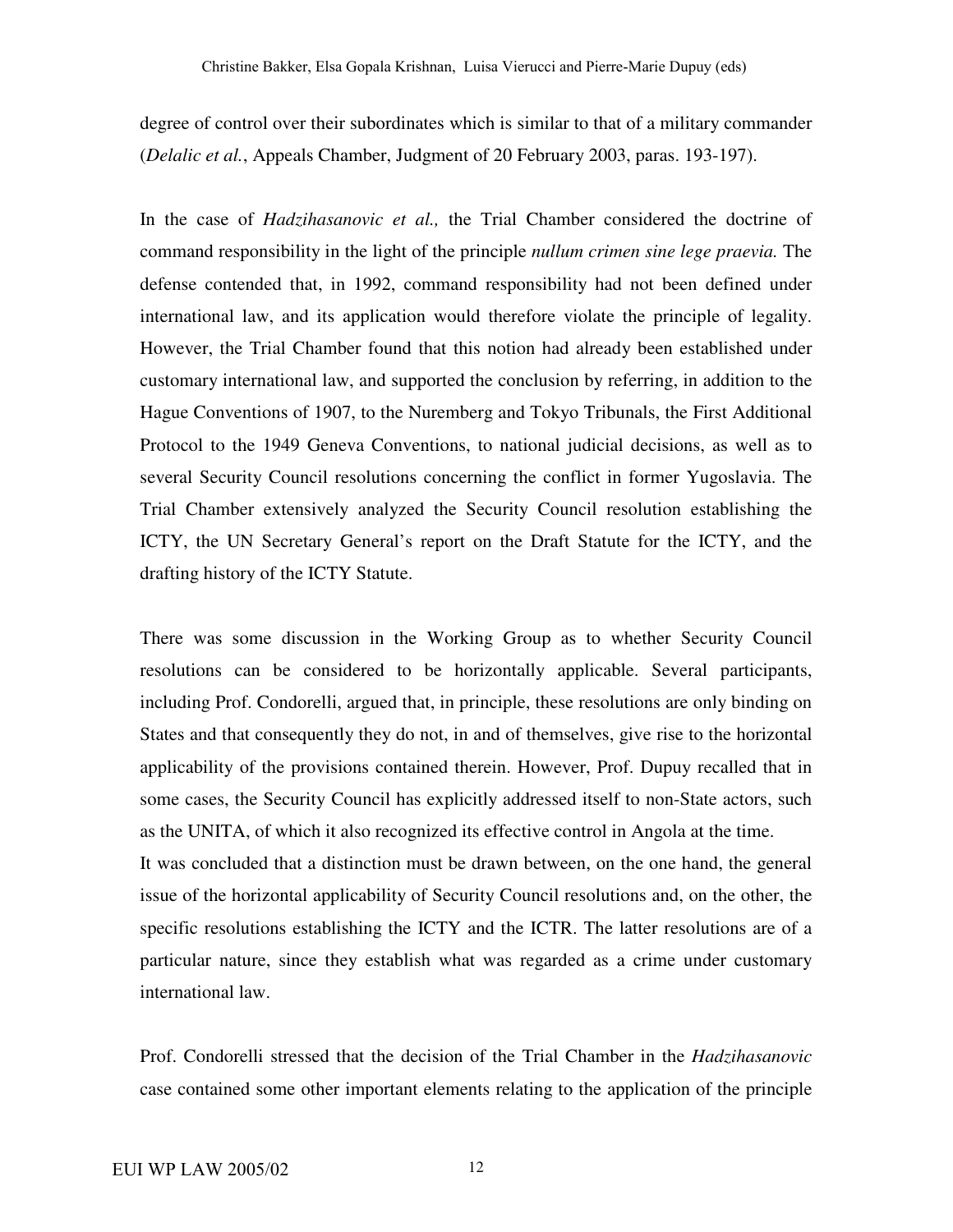of legality under international law. He concluded by underlining that the case law of the ICTY and the ICTR has contributed significantly to the development of the law governing internal armed conflicts, in particular through the ICTY decision in the *Tadic* case (Appeals Chamber).

### **II. The Establishment of a War Crimes Tribunal in Iraq**

The second point of discussion, the establishment of war crimes tribunals in Iraq, was introduced by Elsa Gopala Krishnan. She informed the Working Group of the ongoing discussion within the US administration on the subject, and presented the two existing proposals, one elaborated by the Pentagon, and the other by the State Department.

The State Department proposed to create an Iraqi based tribunal, which would become part of the national judicial system and be manned by Iraqi judges. This tribunal would be competent to hear cases concerning both crimes committed by the former government led by Saddam Hussein since 1979 during the invasion of Kuwait, during the war with Iran, and against the Kurdish population, as well as the crimes committed by Iraqis during the recent war against US military personnel and Iraqi civilians. The acts to be prosecuted would be war crimes and crimes against humanity, including torture.

On the other hand, the Pentagon has proposed to establish a tribunal similar to the Nuremberg tribunal with American judges, which would apply the American rules for military tribunals. This tribunal would be competent to hear and try cases concerning the same crimes and periods as proposed by the State Department. It would, initially, fall under the responsibility of the interim government.

The question was raised on which legal basis such a tribunal could be established. Prof. Condorelli recalled that Security Council resolution 1472 established the status of 'Occupying Powers' for the US and the UK. Under the *jus in bello*, in particular the Geneva Conventions of 1949, the Occupying Powers in an armed conflict are under the obligation to take judicial measures with respect to violations of international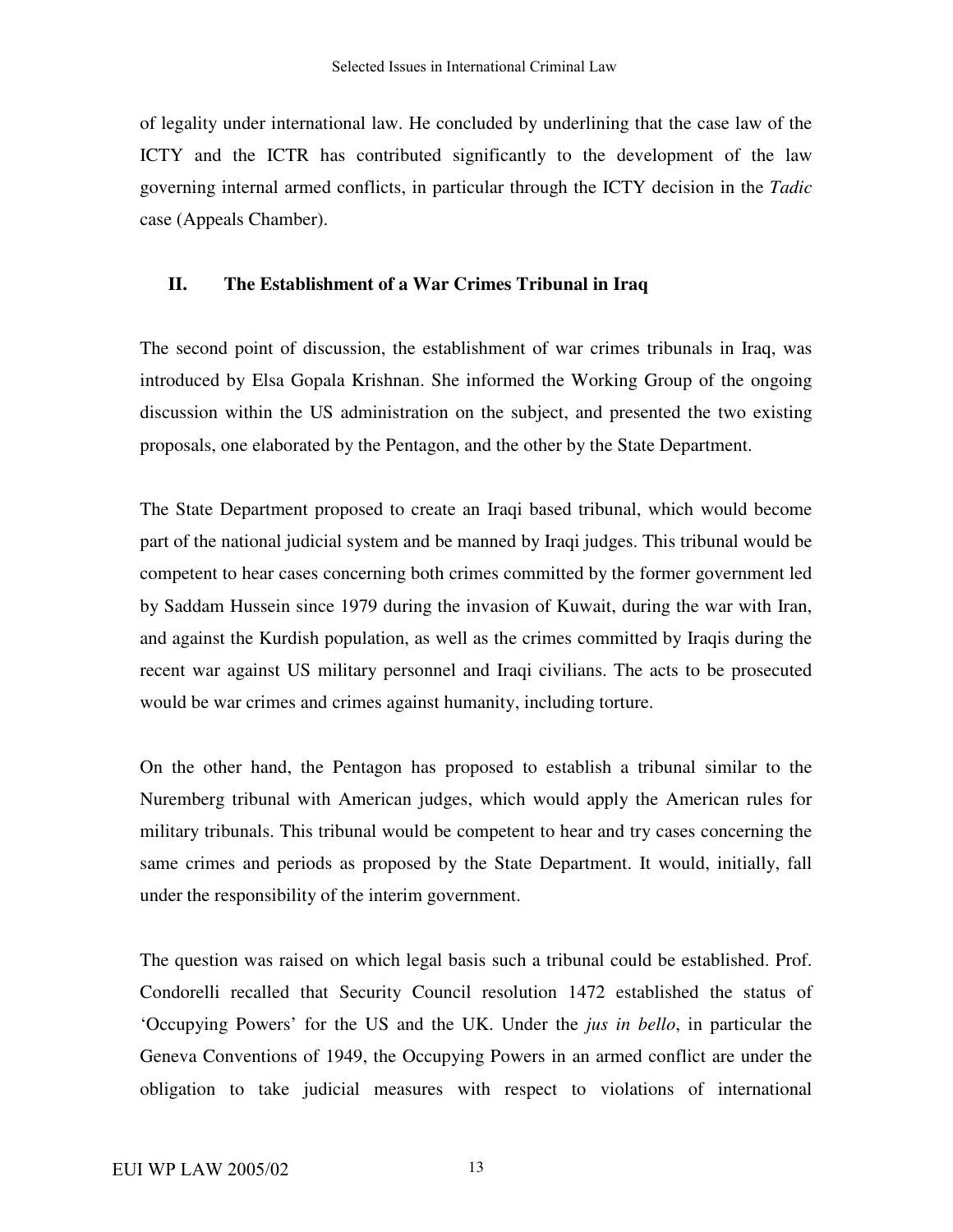humanitarian law. There seemed to be a consensus within the Working Group that the Pentagon proposal did not seem to take account of the principles of, *inter alia*, the Geneva Conventions in this respect, since the application of the American rules for military tribunals do not seem to comply with the international standards for a fair trial.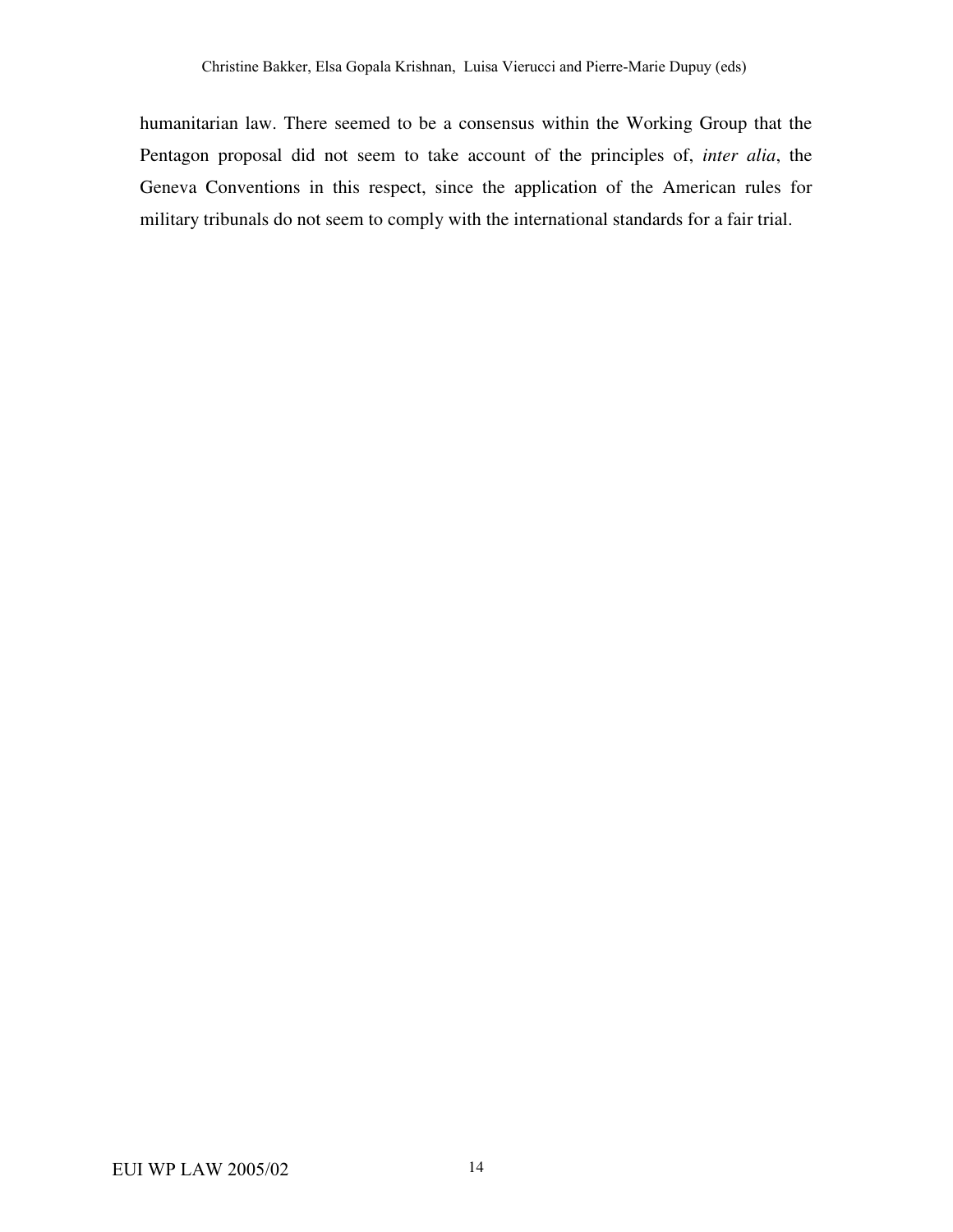*Working Group on International Criminal Law Meting of 21 November 2003*

## **The Relationship Between State Aggravated Responsibility and Individual Criminal Responsibility**

The main differences between the 'State model' and the 'individual model' of responsibility, as adopted by commentators in the field, were presented by Beatrice Bonafe. These are two major approaches to the relationship between State and individual responsibility. While breaches amounting to international crimes both committed by States and individual are violations of obligations owed to the international community as a whole, the nature and content of the relationship between State and individual responsibility differs according to the two theoretical models in question. The former conceives individual responsibility for international crimes as a form of State responsibility. The latter, on the other hand, conceives State and individual responsibility as two independent regimes of international responsibility. This may lead, for instance, to reparations under the State model as opposed to individual criminal responsibility under the latter model.

The different types of enforcement models were presented. Under the modern individual model, individual criminal responsibility has nothing to do with State responsibility; individual and State responsibility for the same crime are established in different and separate ways. Under the classical 'State model', the reaction of a State affected by a wrongful act usually is to apply countermeasures, which may also be used by a third State if the act was particularly widespread and grave. The other possible reaction at a State level was propounded by some Italian legal doctrine, according to which agents of the 'accused' State were brought before national courts in order to "punish" the responsible State. This brings individual responsibility back into the framework of State responsibility as it is conceived as a "sanction" towards the author State. A number of those present, including Prof. Dupuy, contested that this last reaction was generally accepted, since the cases against Germany after WWII involved a very specific situation.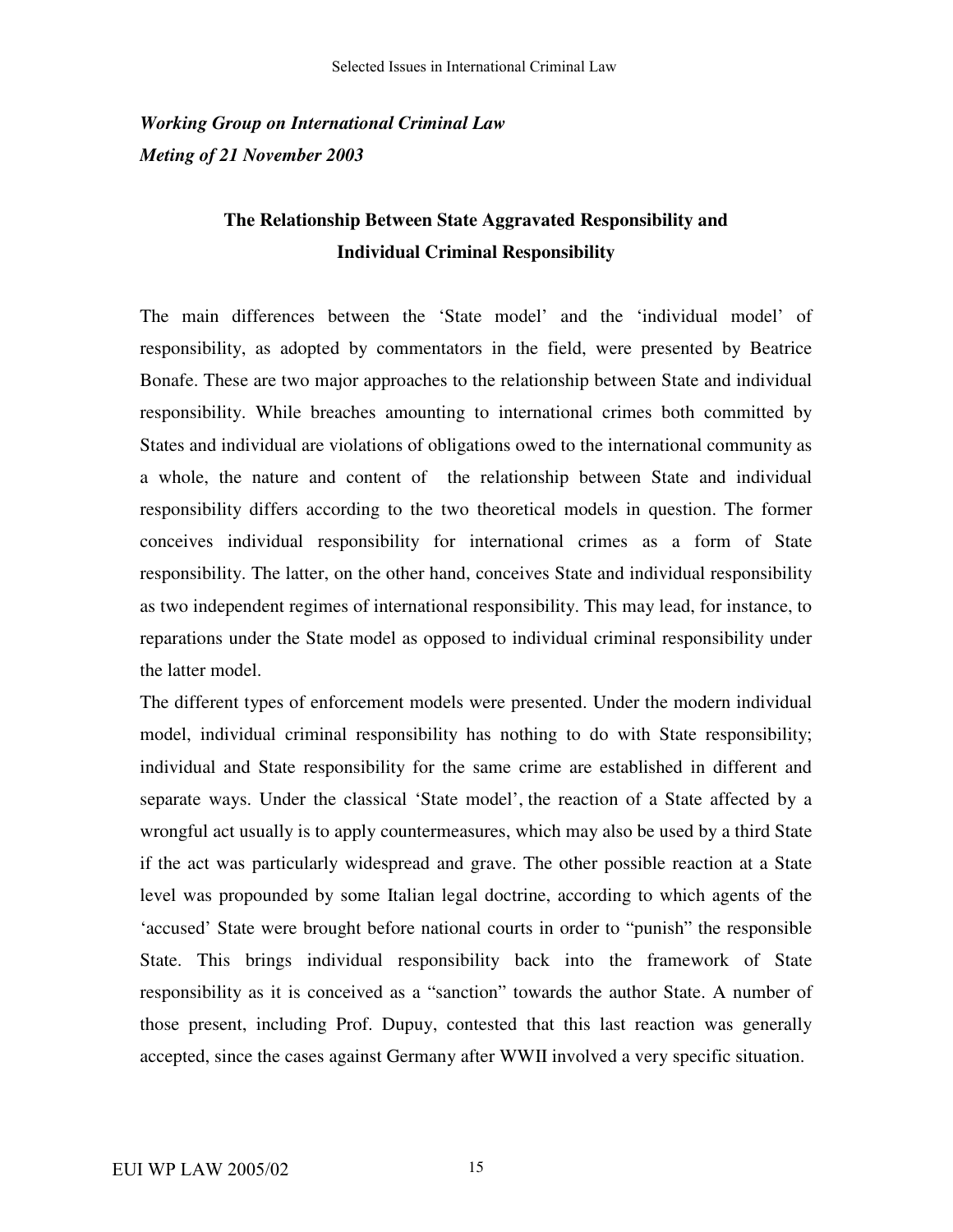A presentation was then given of the ILC Articles on State Responsibility, including how the ILC had introduced the element of 'seriousness'in Art 40(2)).

It was proposed that the criteria for attributing an act to a State should be redefined, adding the elements of how the State apparatus is used for committing the crime/wrongful act (i.e. based on an analysis of how widespread the actions/decisions were throughout the governing structure) and taking account of the status of the organ involved in the act (e.g. was it directed by the head of the State concerned or did it originate only at a lower level).

There was much discussion of this proposal and the desirability/necessity for such a redefinition and possible problems were raised. Prof. Dupuy stressed how this proposal may make it harder to attribute an act to the accused State since classical international law based its analysis of attribution on establishing the link between the act and the State, without assessing the nature of the state organs involved in such a way.

A further distinction was made between three types of crimes: international individual crimes (e.g. torture), 'mixed crimes'(e.g. genocide and crimes against humanity), and pure State crimes (e.g. aggression) and it was suggested that a redefined concept of attribution would be particularly useful in dealing with 'pure' State crimes.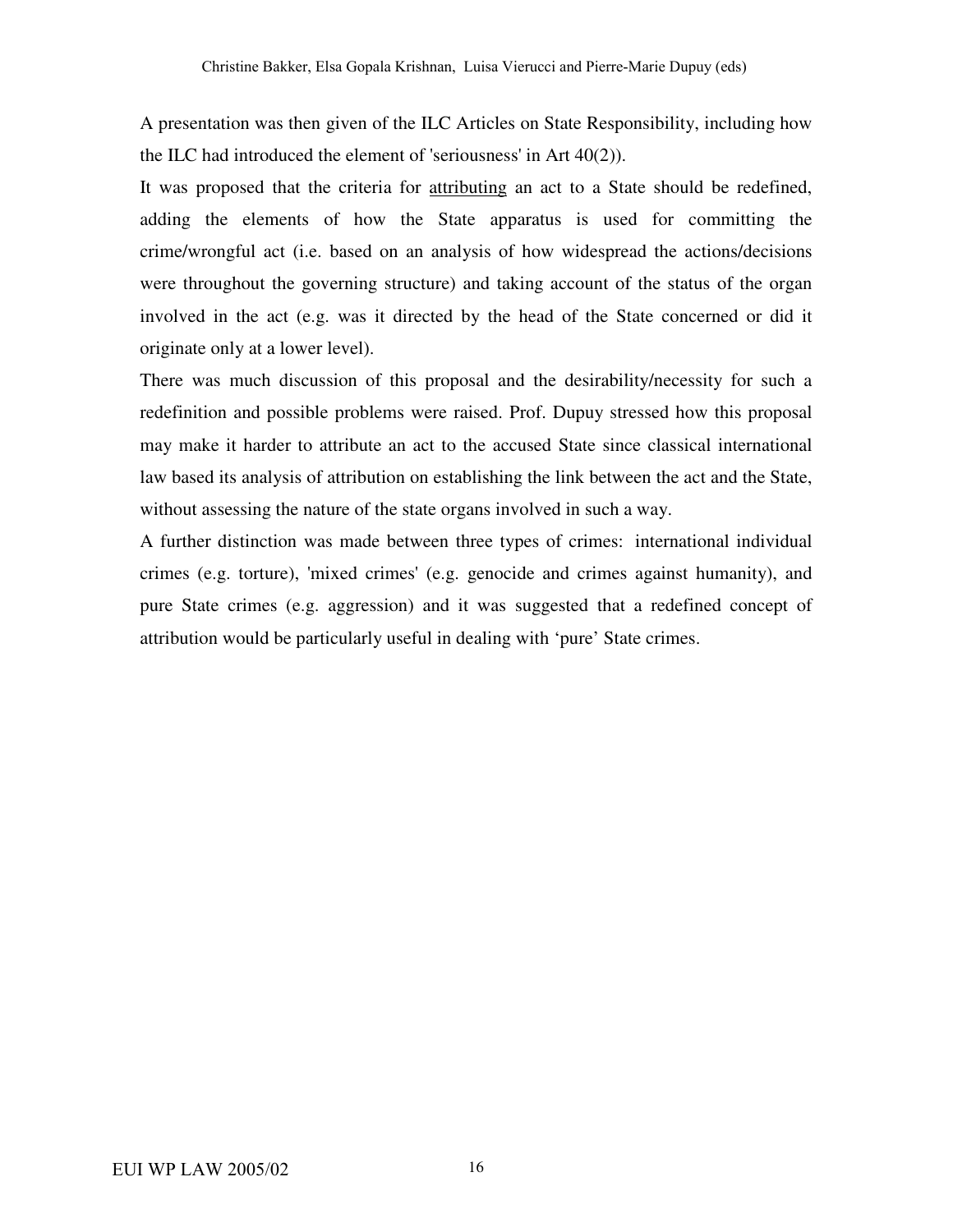*Working Group on International Criminal Law Meeting of 9 December 2003*

> **The Conformity of the Immunity Agreements Concluded by the US and ICC States Parties with Article 98 of the Rome Statute Establishing the ICC and the Adoption of Plea Bargaining by the ICTY: The** *Nikolic* **Case**

## **I. The Conformity of the Immunity Agreements Concluded by the US and ICC States Parties with Article 98 ICC**

Presentation by Salvatore Zappalà on the basis of his article: The Reaction of the US to the entry into Force of the ICC Statute: Comments on UN SC Resolution 1422 (2002) and Article 98 Agreements, *Journal of International Criminal Justice* 1 (2003), 114-134.

The 'Immunity agreements', also termed 'Article 98 Agreements', are proposed by the US in order to obtain exemption from the jurisdiction of the ICC for all US citizens. Under these agreements, an ICC State Party would be bound to obtain US consent in order to transfer a US national to the Court. Although the agreements rely, under their own terms, on article 98(2) and article 16 of the ICC Statute, the fact that they do respect this provision is controversial. Article 98(2) states:

'The Court may not proceed with a request for surrender which would require the requested State to act inconsistently with its obligation under international agreements pursuant to which the consent of a sending State is required to surrender a person of that State to the Court, unless the Court can first obtain the cooperation of the sending State for the giving of consent for the surrender'.

The main question at stake is the following: does Article 98(2) only intend to cover agreements made *prior* to the entry into force of the ICC Statute (restrictive interpretation) or also agreements concluded *after* this date (extensive interpretation)?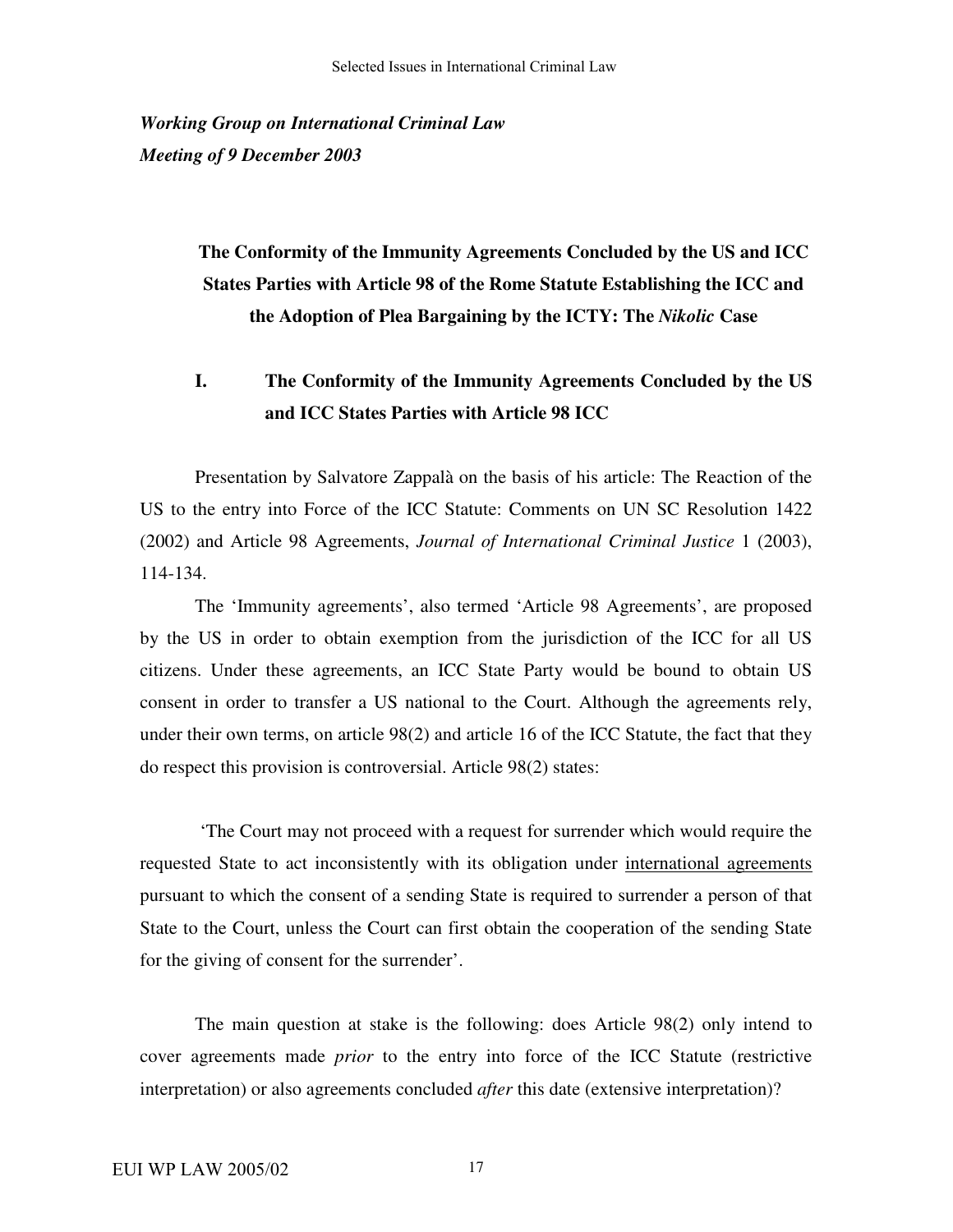The legal consequences of this question are significant. The United States, which refused to become a party to the ICC Statute (half of the ICC States Parties had already ratified such an agreement) cannot be held responsible for a breach of the Statute. But the issue for the ICC State Parties lies in determining to which extent they can subscribe to this agreement without breaching their obligations under the Statute.

Two main attitudes have emerged among the ICC States Parties. Certain countries accept the possibility to conclude such immunity agreements, with or without specific conditions. Other States have rejected this possibility, claiming that the integrity of the Statute cannot be affected. Trying to reconcile the two positions, the EU did not reject the eventuality that ICC States Parties enter into Article 98 Agreements with the US, but nevertheless formulated a set of conditions to be respected if such was the case.

Within the Working Group, different arguments were raised concerning the possible interpretations of article 98. Two elements support an extensive interpretation: 1) the preparatory works, which show that some States wanted to be free to conclude treaties limiting some provisions of the Statute, and, 2) the wording of article 98, which does not specify to which agreements it applies and thus allows the broadest interpretation.

Professor Dupuy summarized the three main arguments in favour of a restrictive interpretation:

1) The Vienna Convention on the Law of Treaties (1969) states that a treaty has to be interpreted according to its object and the purpose. Article 98 agreements would be 'suicidal' for the Rome Statute as they would allow behaviour conflicting with its very objective, namely to end impunity. Moreover, those agreements would violate the Vienna Convention's obligation to perform a treaty in good faith because the States party to the Statute have an obligation to cooperate with the ICC. As for the states that have signed but not ratified the Statute, it was recalled that they are obliged not to impede or contradict the realisation of the treaty's aim. This latter general principle is part of customary international law.

2) Only the *prior* agreements were mentioned in the *travaux préparatoires*.

18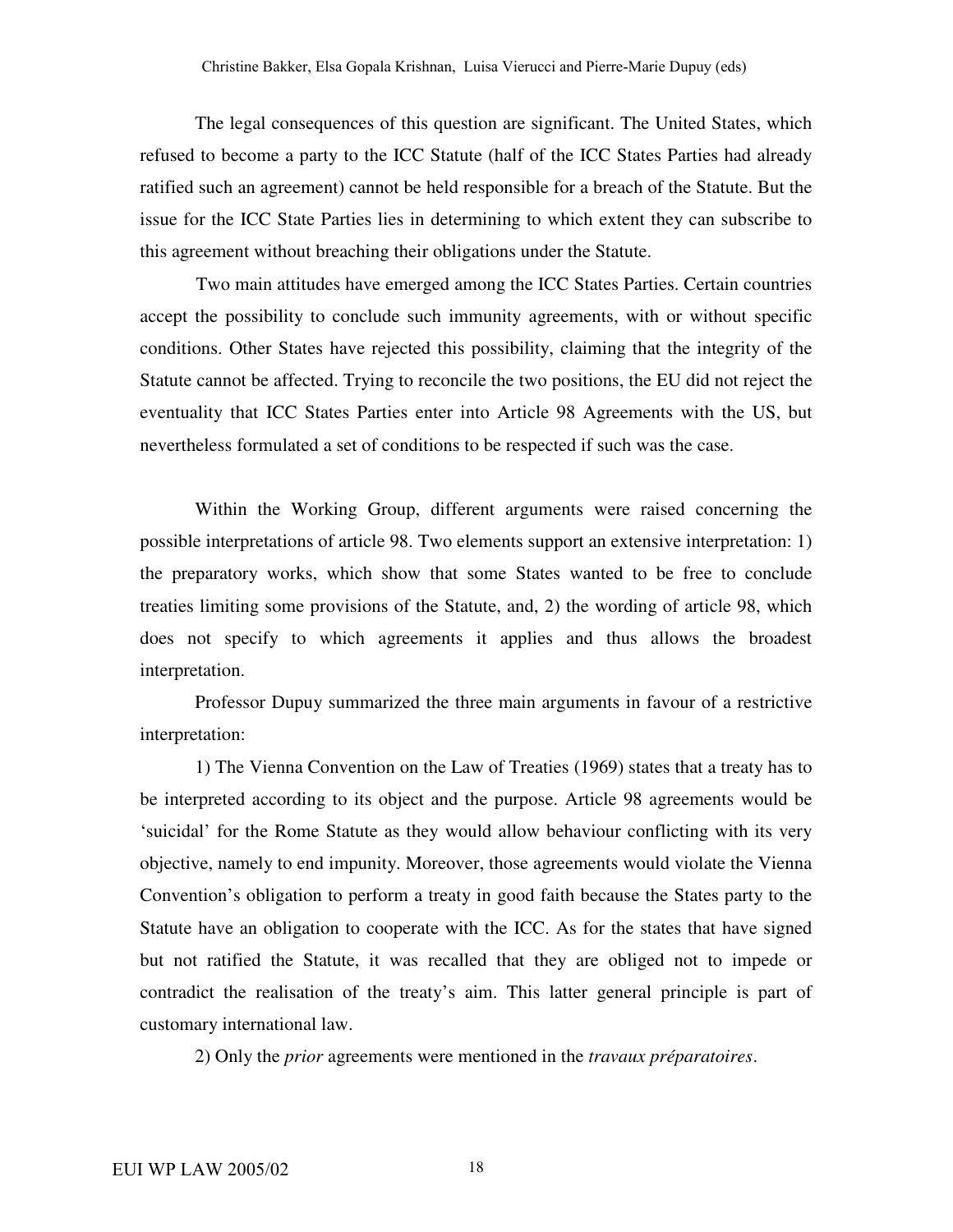3) The ICC Statute belongs to those treaties whose degree of flexibility is very low: it explicitly rejects reservations and it sets up an international organisation. Therefore the Rome Statute is not a classical reciprocal agreement but can rather be regarded as a 'constitution'.

Two further observations were raised. First, that the inclusion of article 98 in the Statute had probably necessary to try and overcome US opposition to the ICC as a whole. The core issue is not the signature of such immunity agreements, but their implementation. For the time being, the discussion is purely theoretical, only time will tell what problems might arise in practice.

Second, the Court itself could interpret article 98(2), therefore providing for an 'interprétation authentique' of it, by virtue of the powers it has under article 119 and the general principle recognizing an inherent power of interpretation to for courts and tribunals.

### **II. The Adoption of Plea Bargains by the ICTY: the** *Nikolic* **Case**

Elsa Gopala Krishnan presented the Nikolic case, who was the first of a wave of defendants this year to negotiate his plea before the ICTY. Only one precedent exists: the *Erdemovic* case. In the latter case, the plea was rejected, because the consequences of the plea had not been adequately explained to the accused. In the *Nikolic* case, although the defendant had entered a plea of guilty, the judges imposed a prison sentence of 27 years instead of 15 or 20 years as requested by the prosecutor. Regarding this case, the question raised by was the following: are plea bargains appropriate for international crimes before international courts? In her opinion, the transposition of a 'tool' used at the national level may not be adequate at the international level. In fact, plea bargaining is not a general principle but a measure of administration of justice justified by a particular context at the national level. Although the ICTY uses the term 'plea agreement' and not 'bargaining', the difference is merely formal. The Working Group focused mainly on two points.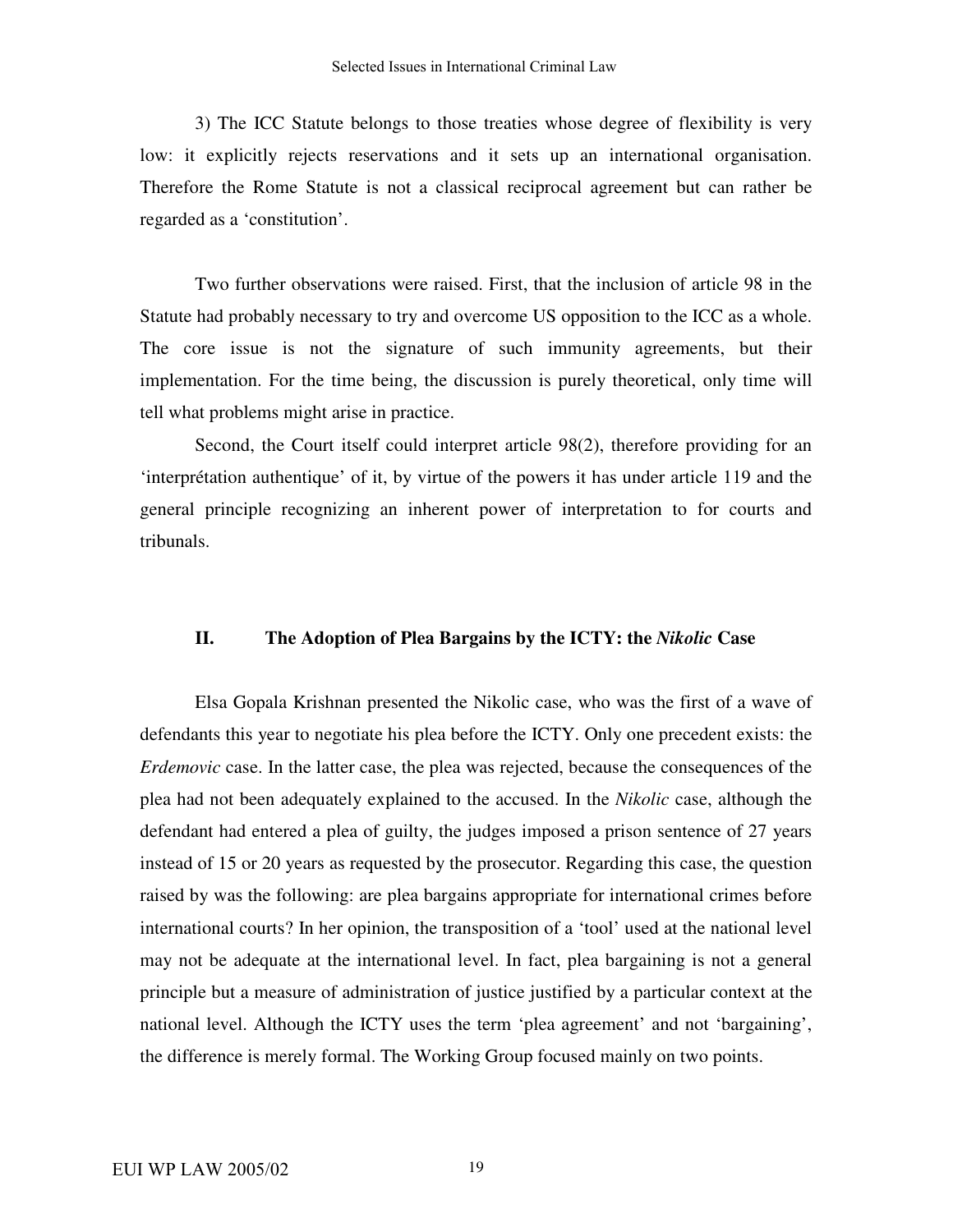It was noted that the debate is the same both at the international and the internal level: on one hand, the efficient administration of justice, which requires to save time and money, and on the other, the principle of equal treatment in judgment. However, the circumstances justifying the practice of plea bargaining at the national level are not necessarily to be found at the international level:

- It seems that the ECJ recognises that plea bargaining is a general principle among European States only in case of minor offences (in Italy it covers only crimes not subject to a prison sentence), whereas the ICTY deals with the most serious crimes.
- At the national level, the right to a fair trial is usually protected by the fact the agreement must be accepted by the court (i.e.: France, United States). This is also the case before the ICTY. However, the guilty plea leads to a shorter trial where the rights of the defence may be unduly restricted, and utmost scrutiny should be exercised by judges regarding the validity of the plea. In addition, given the specific mission of the ad hoc Tribunals concerning the maintenance of international peace and security and the return to a democratic through reconciliation, such expedited trials may not be satisfactory from the victims' point of view.

Once the plea bargain is entered into, another problem arises. As it was highlighted by Judge Cassese in the *Erdemovic* case, the plea bargain involves elements of opportunity (shorter trial) but does not necessarily entail a mitigation of sentence (this remains at the discretion of the judge). In the case of the ICTY, the judges face a moral dilemma especially in the case of a guilty plea for genocide. The degree of discretion that the judges have in reducing the sentence or not following a plea agreement is not compatible with the principle of equal treatment.

Prof. Dupuy concluded that inequality in sentencing negatively affects the perception of legitimacy of the ICTY, which is accountable to public opinion. He noted that the ICTY suffers from growing negative public opinion. In the newspaper Le Monde, it was underlined that the Nikolic sentence would raise doubts about the way the Tribunal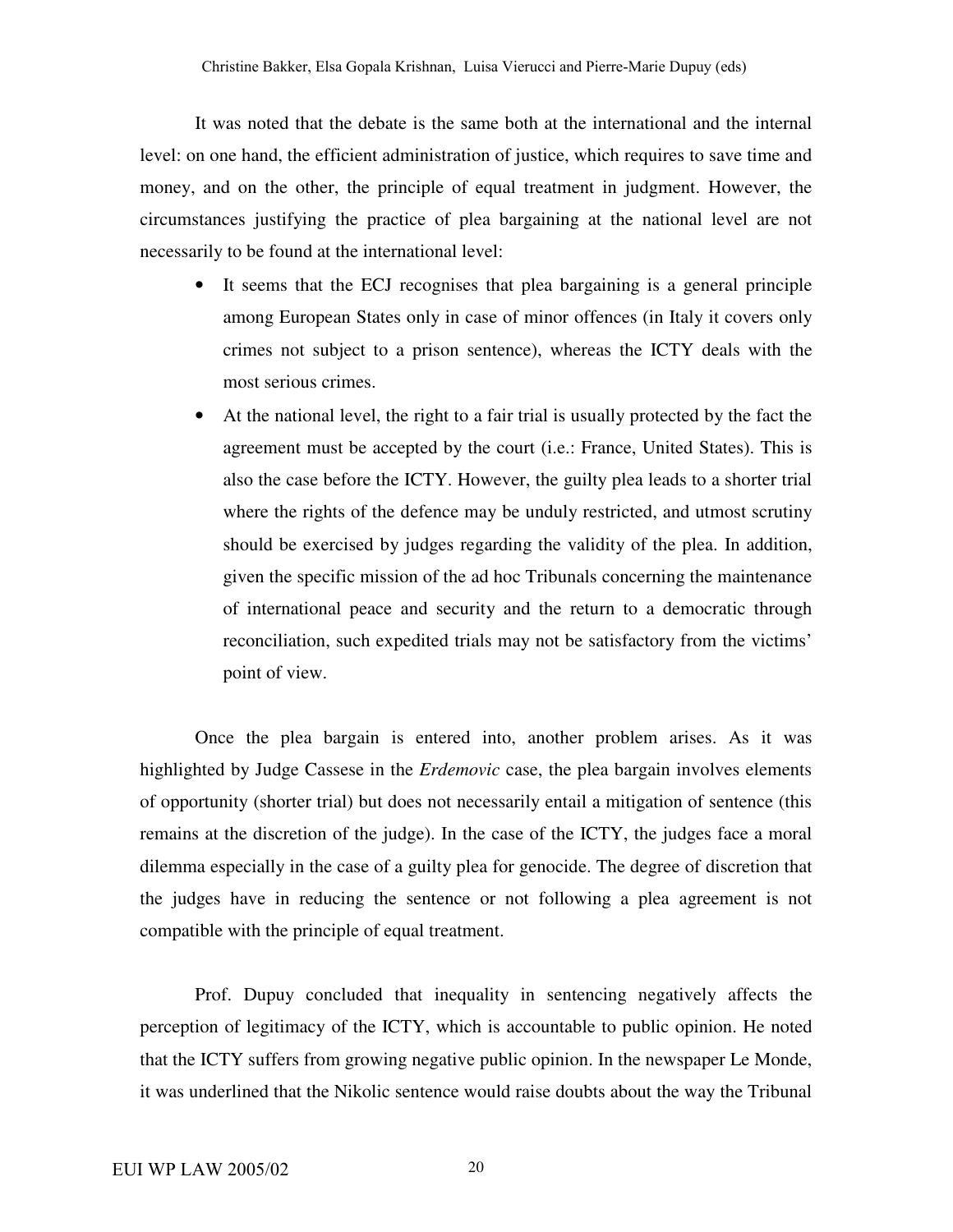issues a sentence. Nowadays, civil society pays so much attention to international justice (legitimacy/efficiency) that justice has to be done and also to be seen to be done. Prof. Dupuy expressed the opinion that in international law the everyday newspaper is the tribunal.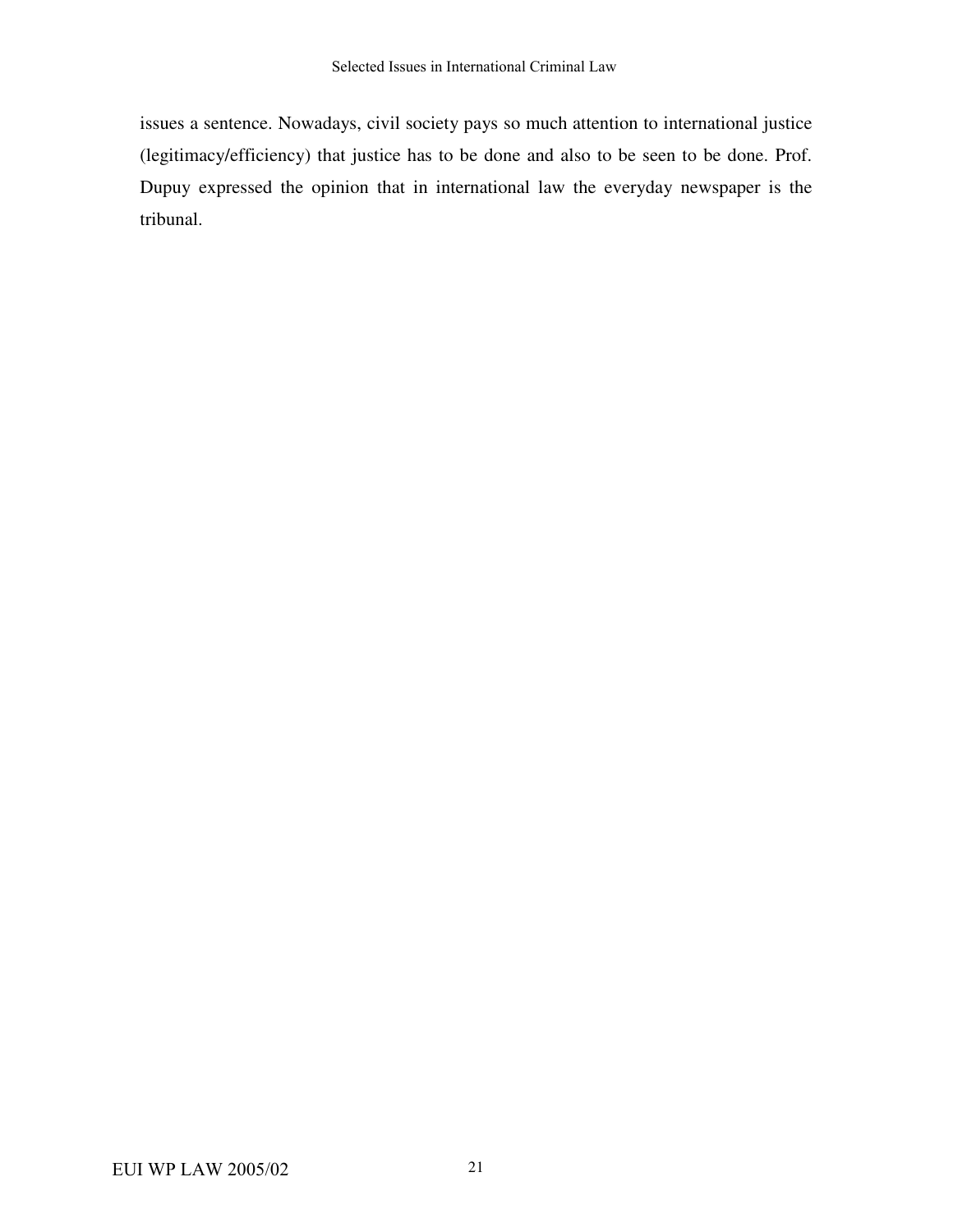## *Working Group on international criminal law 29 January 2004*

#### **The Complementarity Principle in the ICC Statute**

The discussion was introduced with two presentations. The first introduction, by Christine Bakker, focused on the question to what extent the concept of complementarity is an innovation compared to prior norms of international law. In the second presentation, Elsa Gopala Krishnan discussed the procedural aspects of complementarity, highlighting a number of unresolved issues relating to the admissibility of cases before the ICC.

#### **I. Complementarity: A Revolution in International Criminal Law?**

## **1. Prior International Obligations of States to Prosecute and Try the Perpetrators of Core Crimes**

The creation of the ICC itself is undoubtedly a revolution in the prosecution of perpetrators of international crimes. But the idea according to which the Court only intervenes if the 'core crimes' are not duly being investigated or prosecuted at the national level, confirms the primary role of the national judicial authorities, as is also laid out in the prior international conventions concerning these crimes.

These are the Genocide Convention of 1948, the Geneva Conventions of 1949 and its Additional Protocols of 1977 concerning war crimes. Although to date, no comprehensive international convention concerning crimes against humanity has been adopted, some of the crimes mentioned as such in Article 7 of the Rome Statute, have been the subject of specific conventions, in particular the Torture Convention of 1984. Even though the exact obligations vary from one convention to the other, they generally contain an obligation for the State Parties to establish jurisdiction over the perpetrators of the relevant crimes and when found on their territory, to prosecute and try them, or extradite them.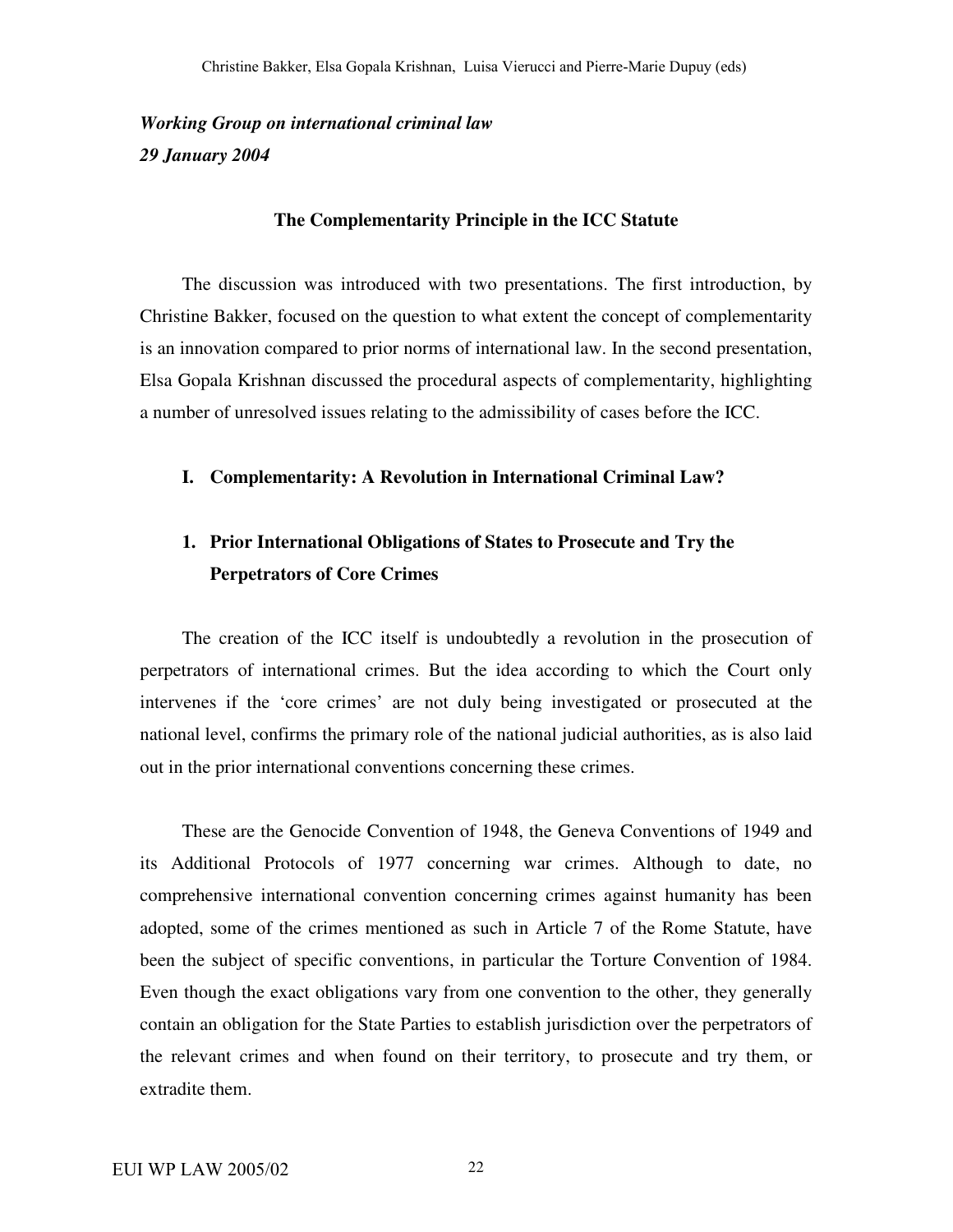Also certain State obligations deriving from general international Human Rights instruments are relevant in this context, in particular the obligation to guarantee the right to a fair trial, due process and an effective appeal. These obligations, which also include the independence and impartiality of the judicial bodies, will -at least indirectly- be considered in the framework of the complementarity regime.

These treaty-based obligations have, at least in part, been confirmed by customary international law or even *jus cogens,* and they are to a large extent reinforced by their reiteration in the Statute. However, since the definitions of the core crimes are not always identical to those included in prior conventions, and since the Statute does not explicitly provide for universal jurisdiction, several of the prior obligations are still valid outside the scope of the ICC.

#### **2. Main Features of Complementarity: Innovative Elements**

The complementarity regime under the Rome Statute strikes a balance between the concerns of States to protect their sovereignty on the one hand, and their willingness to let the Court intervene in exceptional cases on the other.

The Preamble of the Rome Statute recalls in its paragraph 6, that it is the duty of all States to exercise jurisdiction over those responsible for international crimes. According to the Preamble (par. 10) and Article 1 of the Statute, the ICC is complementary to national jurisdictions. In Article 17, the Statute addresses the relationship between the ICC and national jurisdictions. The Court is required to reject cases which are being or have been adequately dealt with by a national legal system. Only when the States concerned are unwilling or unable genuinely to investigate or prosecute, can the ICC act (see *infra*, par. II).

The question was raised whether these provisions amount to a binding obligation for State Parties to prosecute authors of core crimes. Most participants felt that it is at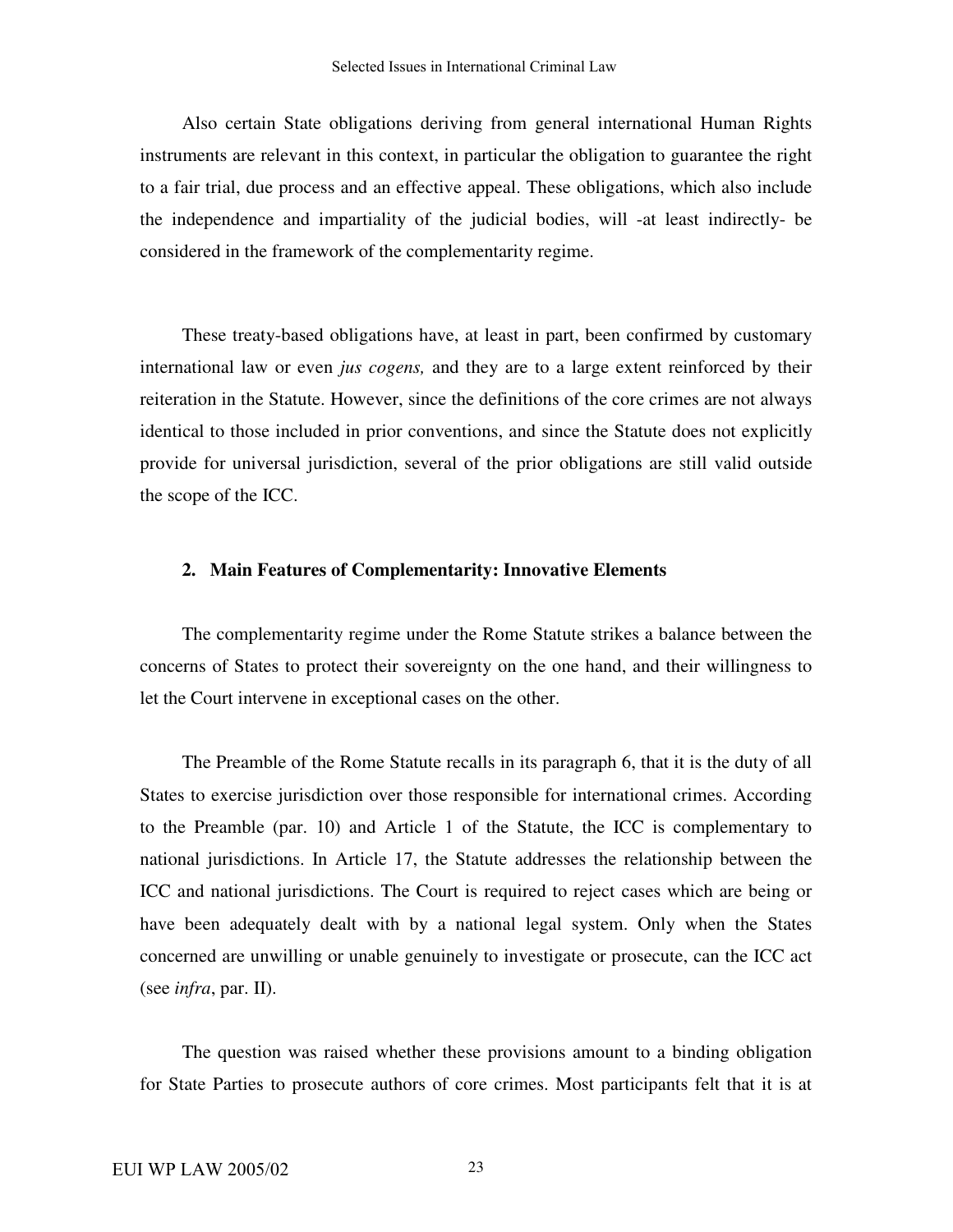least an implied obligation, which derives from the object and purpose of the Statute, namely to end impunity for these crimes.

The approach of the ICC Office of the Prosecutor (OTP) on complementarity was set out in a policy paper of February 2004, adopted after discussions with experts and a public hearing. It emphasizes the need to encourage and facilitate States to carry out their primary responsibility of investigating and prosecuting crimes, by creating a permanent monitoring system and establishing informal and formal contacts with judicial authorities of the States Parties.

The paper also mentions the possibility for the Court and a State to agree to a consensual division of labour -as occurred in relation to crimes committed in Ituri, or Uganda-, by which the Court would prosecute the leaders of organized mass crimes, while other, 'smaller' cases would be left to the national justice system. This possibility derives from the fact that there is no obstacle to the admissibility of a case before the Court where no State has initiated any investigation.

Therefore, the main innovative elements of the complementarity regime are:

- The possible intervention of the court if a case is not or not genuinely investigated and/prosecuted at the national level;
- The continuous monitoring mechanism of the Prosecutor and the Court assessing the 'genuineness' and the quality of national proceedings;
- The possibility for a State to agree with the Court on a consensual division of labour in investigating and prosecuting cases under the jurisdiction of the Court.

The OTP's translation of the complementarity principle into practical terms reveals a strong presence of the Court, especially through its continuing monitoring mechanism. Different views were expressed on this point. Some feared that this active role and the broad criteria at its discretion to determine the quality of national proceedings, may be perceived by some States as an unwarranted intervention in their internal affairs. In this way, the monitoring role of the Court may be regarded by some as having the opposite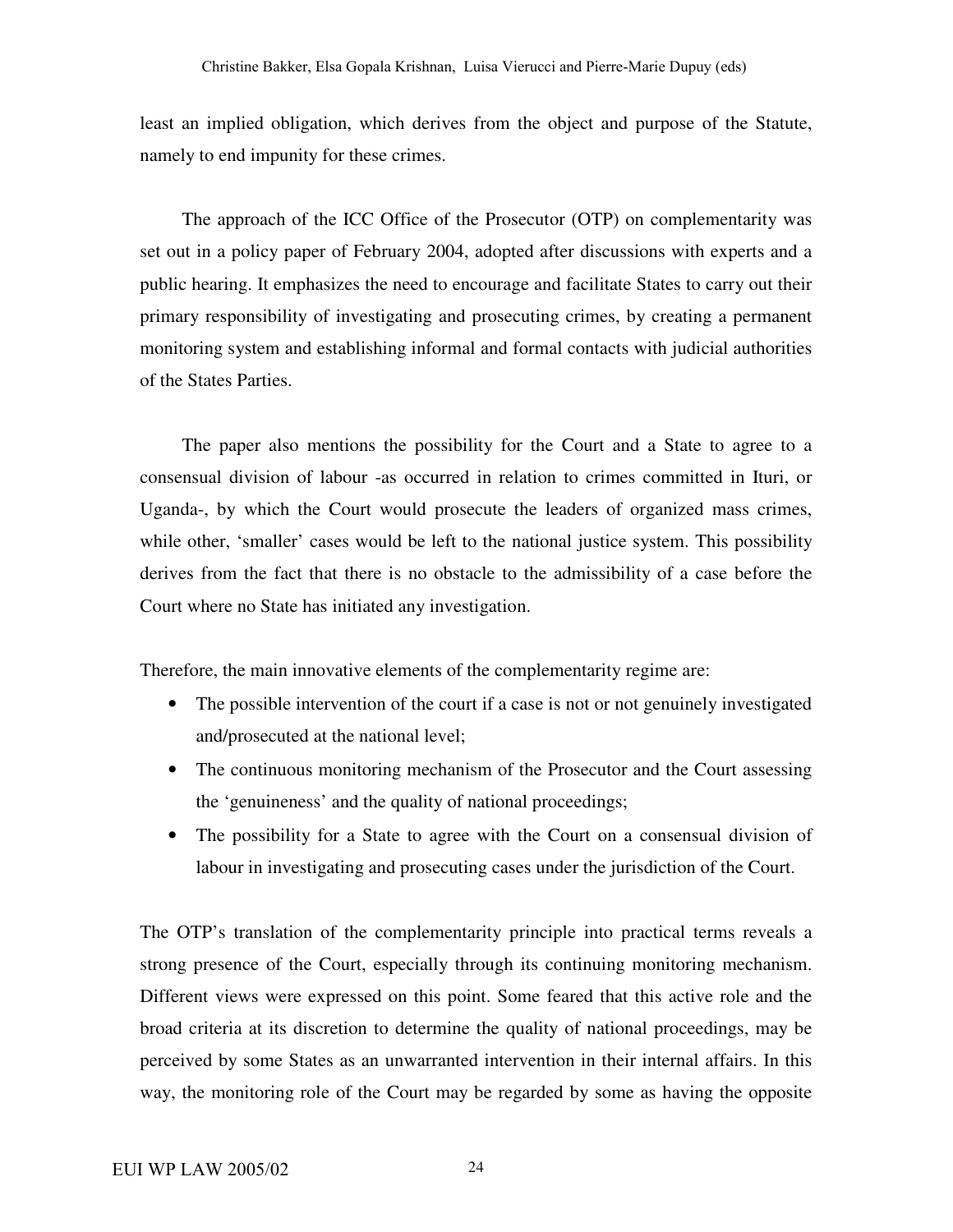effect of what complementarity was also meant to achieve: protecting the sovereignty of States and confirming their responsibility and duty to exercise jurisdiction over international crimes. This was called a 'vertical' interpretation of complementarity. Others favoured a 'horizontal' interpretation, considering that the OTP's approach in supporting national jurisdictions confirms the primacy of prosecutions at the national level.

It was concluded that overcoming this inherent conflict in the concept of complementarity will be one of the major challenges facing the Court.

### **II. Procedural Issues**

### **1. Provisions on Complementarity in the ICC Statute**

Article 17(1) states that a case is inadmissible in four situations, the first two being: *firstly* when the case is being investigated or prosecuted by a State that has jurisdiction over it; and *secondly* when the case has already been investigated and the State has decided not to prosecute. In such circumstances, the Court may only proceed where the State *'is unwilling or unable genuinely'* to investigate or prosecute the case'. 1 The terms 'unwilling' and 'unable' are clarified in Article 17(2) and (3). Three criteria for 'unwillingness' are mentioned, namely shielding (*'The proceedings were or are being undertaken or the national decision was made for the purpose of shielding the person concerned from criminal responsibility for crimes within the jurisdiction of the court'*); the second criteria is *'an unjustified delay in the proceedings'*; and finally a State is considered to be 'unwilling' when *'(t)he proceedings were not or are not being conducted independently or impartially'.* The two latter criteria are examined in the light of circumstances which may be inconsistent with the intent to bring the person concerned to justice.

 $<sup>1</sup>$  Schabas, p. 67.</sup>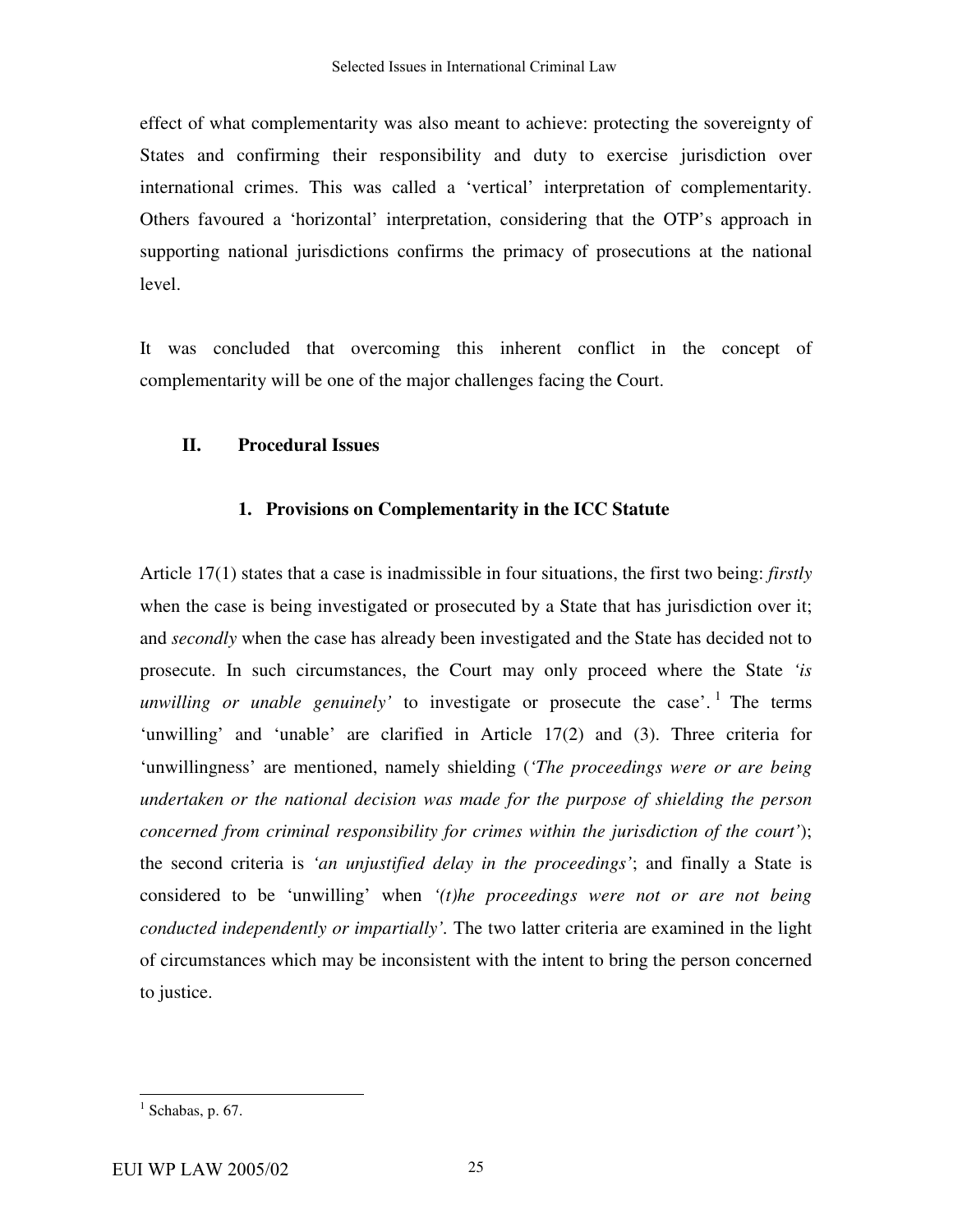The criteria for establishing 'inability', is that the State is unable to obtain the accused or the necessary evidence or testimonies, or that it is otherwise unable to carry out its proceedings. These criteria are conditional upon '*a total or substantial collapse or unavailability of the State's national judicial system*.'

The two remaining grounds for the inadmissibility of a case mentioned in Article  $17(1)$ , are when the person concerned has already been tried for conduct which is the subject of the complaint; or when the case is not of sufficient gravity to justify further action by the Court. When the accused has already been tried for the same conduct, Article 20, proclaiming the rule *'Ne bis in idem',* prevents the Court from trying him, with two exceptions which are similar to those included in Article 17.

Participants in the working Group argued that the condition of 'unwillingness to genuinely investigate or prosecute' is particularly broad and may lead to various interpretations. The criteria of Article 17(2)c, and in particular that stated in the last paragraph, stating that a case shall be considered inadmissible if *'(t)he proceedings were not or are not being conducted independently or impartially (…)',* refers to the procedural human right to a fair trial, so that interpretations of this right by regional human rights courts or by the relevant quasi-judicial bodies can guide the ICC in its decisions. Others warned that the ICC is not a human rights court, and that during the negotiations of the Statute, there was no consensus among States to establish such a link, even at the normative level. There was also some discussion about the differences between the terms *unwilling* and *unable.*

Finally, the question was raised to what extent complementarity differs from the rule of prior exhaustion of local remedies. While the qualitative assessment of local proceedings in the ICC system was considered to be the main distinguishing factor, participants recognized the underlying parallel.

Two other articles which have a direct relevance for the complementarity regime are Article18, concerning preliminary rulings of the pre-Trial Chamber regarding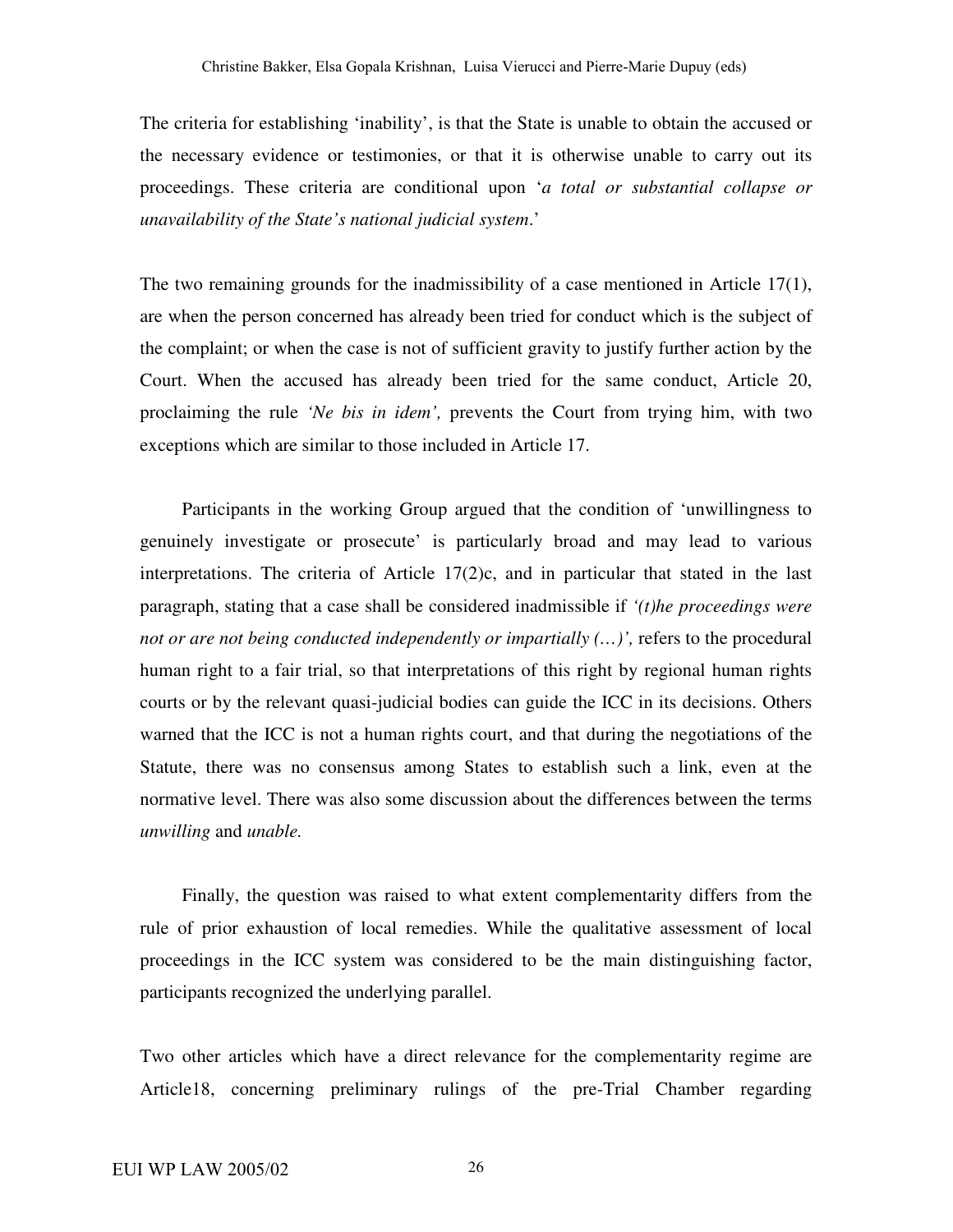admissibility; and Article 19, which deals with challenges to the jurisdiction of the Court or the admissibility of a case.

### **2. Some Unresolved Issues**

Some of the issues for which no clear solution has been foreseen in the Statute, are the question of pardons and paroles, and that of Truth Commissions. During the negotiations, no agreement has been reached on how to deal with these situations, which is generally considered an important shortcoming. It has been argued that in some cases, solutions can be found in the Statute. For example, when a Truth Commission has completed its work with broad recognition within the State, as perhaps in the case of South Africa, the Prosecutor may decline to investigate where the interests of justice would not be served, or the Court could determine that truth and reconciliation proceedings are in fact genuine investigations. As for pardons and paroles, in blatant cases it may be possible for the Prosecutor to convince the Court that the measure was merely the final act in a complete travesty of justice and that therefore, the original prosecution was in fact not genuine. Despite these minor windows of opportunity, these lacunae in the Statute may well have to be addressed by the Assembly of States at its review conference in 2009.

It was concluded that although many questions still have to be clarified in practice, the Prosecutor seems to set a progressive and promising tone.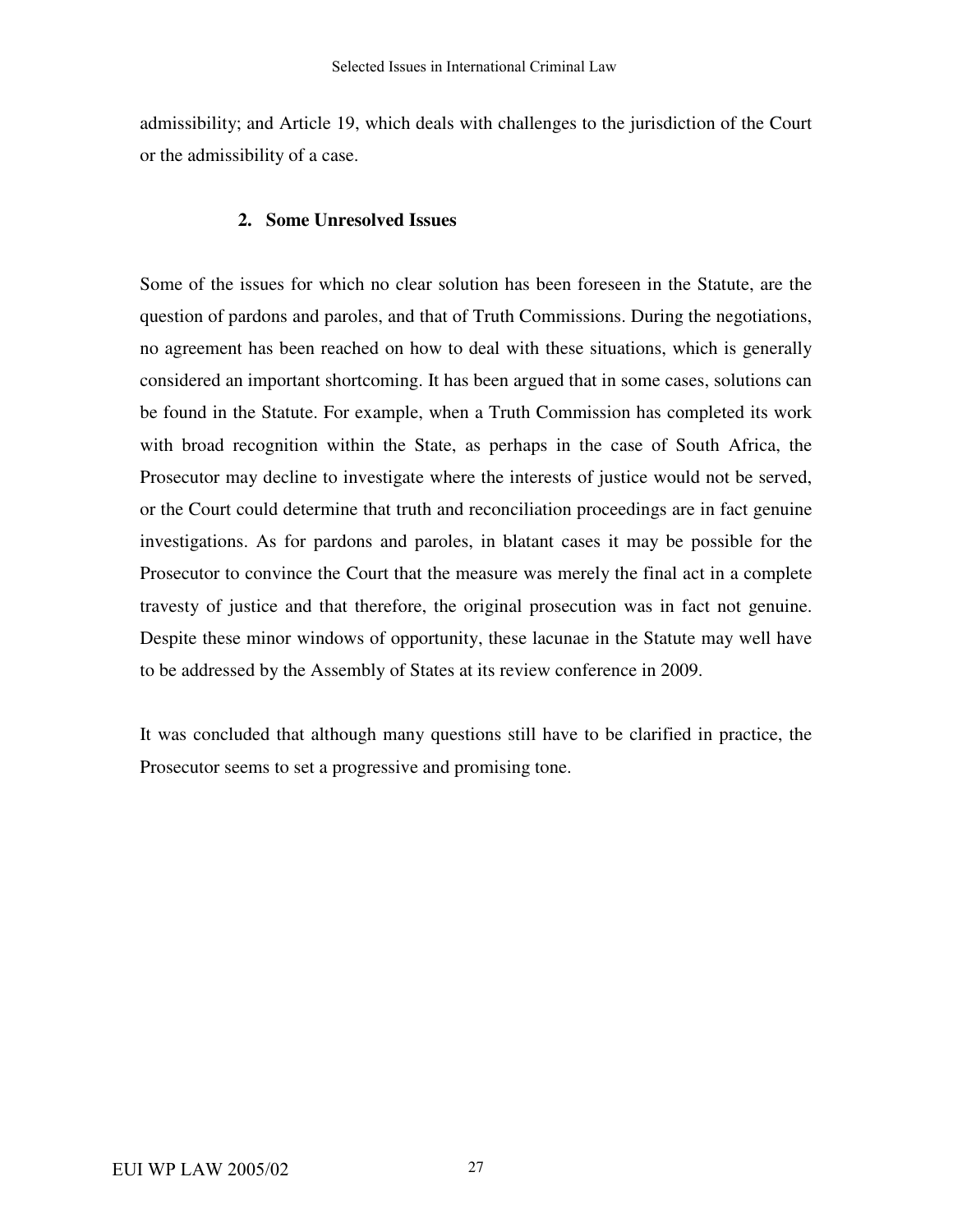*Working Group on International Criminal Law Meeting of 4 March 2004*

### **The Protection of Cultural Property in Times of Armed Conflict**

### **I. Individual and State Responsibility**

By way of introduction, Prof. Francioni outlined the legal framework of the rules on individual and State responsibility for the destruction of cultural property during an armed conflict. As to individual criminal liability there are two main relevant documents, the 1954 Hague Convention for the Protection of Cultural Property in the Event of Armed Conflict, and Protocol II Additional to the Hague Convention of 1954. Article 28 of the Hague Convention provides for sanctions in very general terms. Such vagueness has thus far resulted States failing to adopt implementing legislation laying down criminal sanctions. The Protocol II deals more specifically with individual criminal responsibility and only partially with State responsibility.

Concerning State responsibility for violations of the rules governing cultural property in armed conflict, the relevant rules of Protocol II, including the duty to provide reparation, were discussed. In this respect it was mentioned that the Protocol envisaged the establishment of a Committee to monitor the respect of the Protocol and allowed to impose sanctions on the State that committed a violation. The relevant rules applying under the law of treaties were also addressed, as well as the applicable rules under customary international law, including the prohibition of reprisals involving the destruction of cultural property.

Subsequently the presentation focused on the rules concerning the protection of cultural property in armed conflict contained in other international documents:

- 1. Art. 53, I Protocol Additional to the 1949 Geneva Conventions, which provides for the duty to respect cultural property;
- 2. Art. 85, 4, d), I Protocol Additional to the 1949 Geneva Conventions, which lists attacks on historic monuments, art works and on protected property within the framework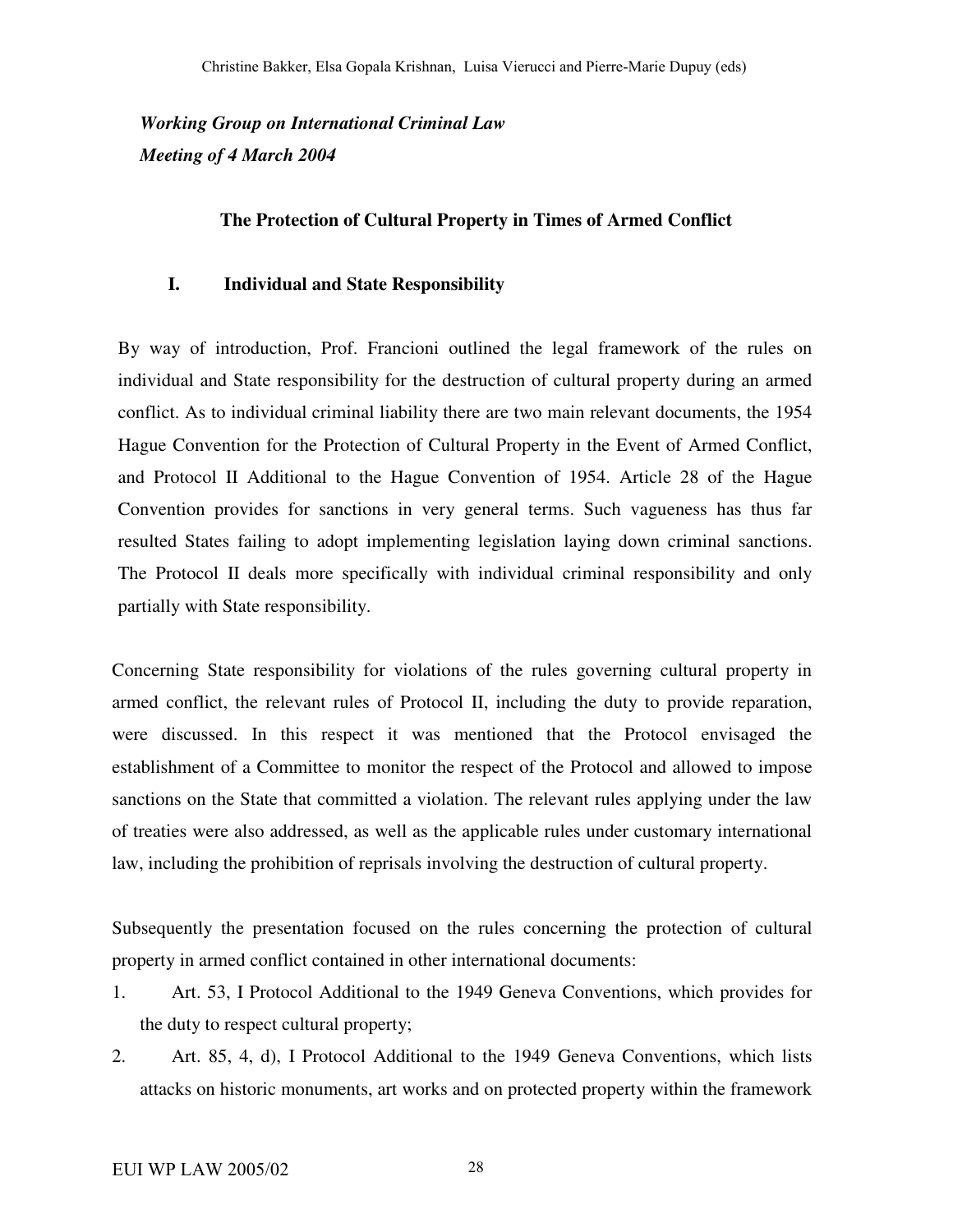of competent organizations (i.e. UNESCO list of world heritage) among the grave breaches;

3. Art. 3, d) of the ICTY Statute

4. Art.8, b, 9 e art. 8,e ,4, ICC Statute

The specific content of Protocol II Additional to the 1954 Hague Convention was then examined. The Protocol distinguishes between serious violations and other violations. A very important feature of the Protocol is that Article 16 provides for the principle of *universal jurisdiction* as to the serious violations (that are to be considered as 'grave breaches' even if they are not termed as such). For less serious violations, States may establish disciplinary measures instead of criminal sanctions.

### **II. ICTY Case Law**

In some cases the ICTY judges have made reference to attacks on religious places on discriminatory grounds and to the destruction cultural monuments (i.e. *Blaški*).

In *Krstić* (2001), the Trial Chamber I affirmed that the systematic destruction of religious places becomes an element to take into consideration to prove the mental element (*mens rea*) of genocide.

There has also been an important decision of the Human Right Chamber for Bosnia (1999) linking attacks on religious places with a violation of the right to religious freedom.

The discussion focused on the difference between the two regimes of responsibility: the insufficiently developed system of State responsibility, and individual criminal responsibility, which is evolving very rapidly on the international plane.

The discussion also underlined the fact that Protocol II to the 1954 Hague Convention also applies to internal conflicts, whereas it does not apply in time of peace. The UNESCO Declaration concerning the International Destruction of Cultural Heritage, adopted in 2003, should fill this lacuna, although is a non-binding legal text.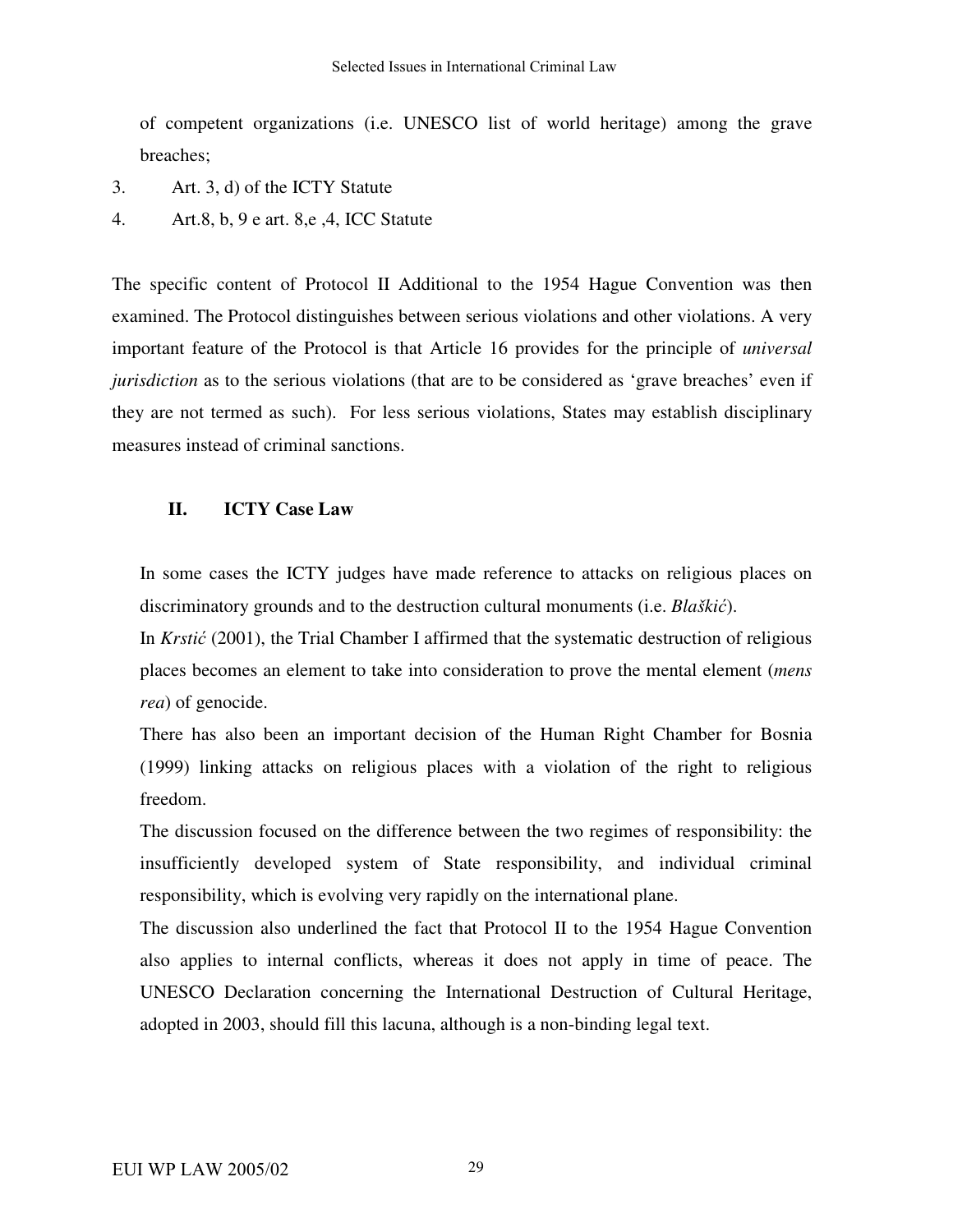*Working Group on international criminal law 25 March 2004*

## **The European Arrest Warrant and the Prosecution of Crimes Falling Within the ICC Statute**

Luisa Vierucci presented the main features of the Decision on the European Arrest Warrant and Surrender Procedures (EAW) which was adopted by the Council of the European Union on 13 June 2002 *(Council Framework Decision on the European Arrest Warrant and the Surrender Procedures between Member States, 2002/584/JHA)*.

This Framework Decision replaces the European Extradition Convention of 1957 and subsequent agreements on the simplification of extradition procedures. The new system provides for a mutual recognition of extradition requests and the enforcement of such requests in a speedy manner, i.e. within a maximum delay of 90 days. Interestingly, the modalities for inter-State cooperation set out in the Framework Decision also apply to citizens of non-Member States provided that they have committed a crime which falls under the Decision's scope within EU territory.

Given that all (with the sole exception of the Czech Republic) EU member States are also parties to the ICC Statute, the application of the Decision on the EAW may have consequences on the effective prosecution of ICC crimes.

Among the *advantages* that recourse to the EAW procedure may have for the prosecution of ICC crimes is the fact that it provides the EU states with an additional tool for locating and extraditing a person who has been requested by the ICC but cannot be found on the requested State territory. In this case, the EAW can be a means for an EU State to comply without delay with its obligation to cooperate with the ICC as prescribed in Articles 86 and 89 of the Statute. In addition, the EAW facilitates national prosecution of crimes falling within the jurisdiction of the ICC, on the basis of the complementarity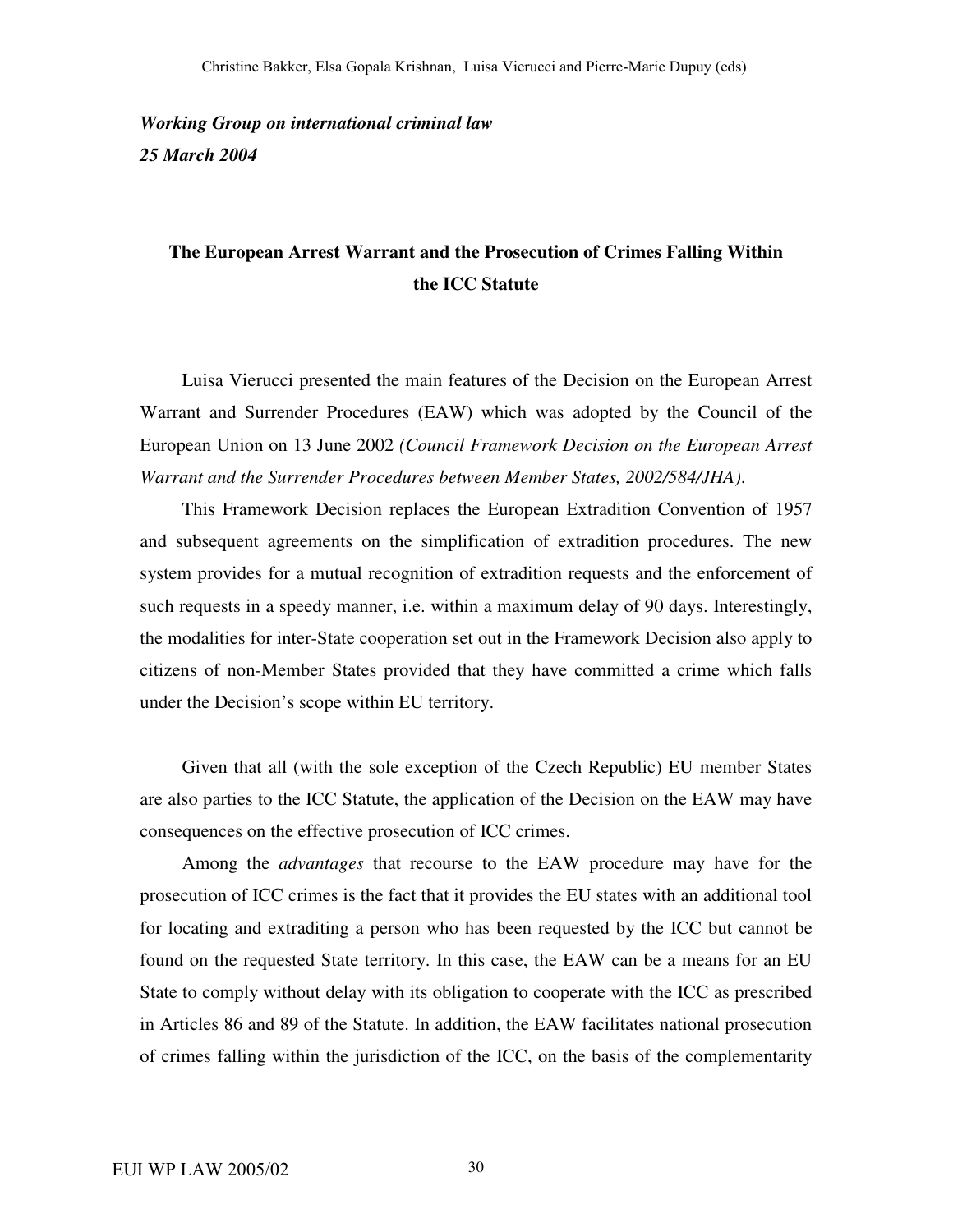principles, for the very fact that it streamlines the extradition process between Member States.

The issue of immunity was considered as prominent in relation to potentially *conflicting obligations* arising for those States that are members both to the EAW and the ICC statute. This is so because art. 20 of the EAW Decision requires that, for immunities under international law, the issuing judicial authority shall request the waiver from the relevant State or international organization before proceeding to arrest and surrender. Yet, pursuant to art. 27 of the ICC statute, the Court may exercise jurisdiction without needing a waiver of immunity from prosecution. The question of compatibility between these two provisions is particularly stringent for those States that are parties to both treaties, because there can be no doubt that the statute removes immunities among the States parties in their relations with the Court.

Lacking any compatibility clause with the ICC statute, one may think that the provisions of the Decision should prevail over those of the ICC statute by virtue of the *principle lex posterior derogat anteriori*. However, as it was emphasized in the debate, such an argument is flawed because, given that the ICC statutes provides for a special amendment procedure, no treaty derogation by only some parties *inter se* is allowed pursuant to articles 40 and 41 of the Vienna Convention on the Law of Treaties.

During the discussion the question was raised of the possibility that a judicial authority be faced with competing requests for surrender coming either from several EU Member States at the same time or by a Member State and a third State. This eventuality has been explicitly foreseen in the EAW (art. 16(4)), which recognizes the priority of the member's States obligations under the ICC statute in this respect.

31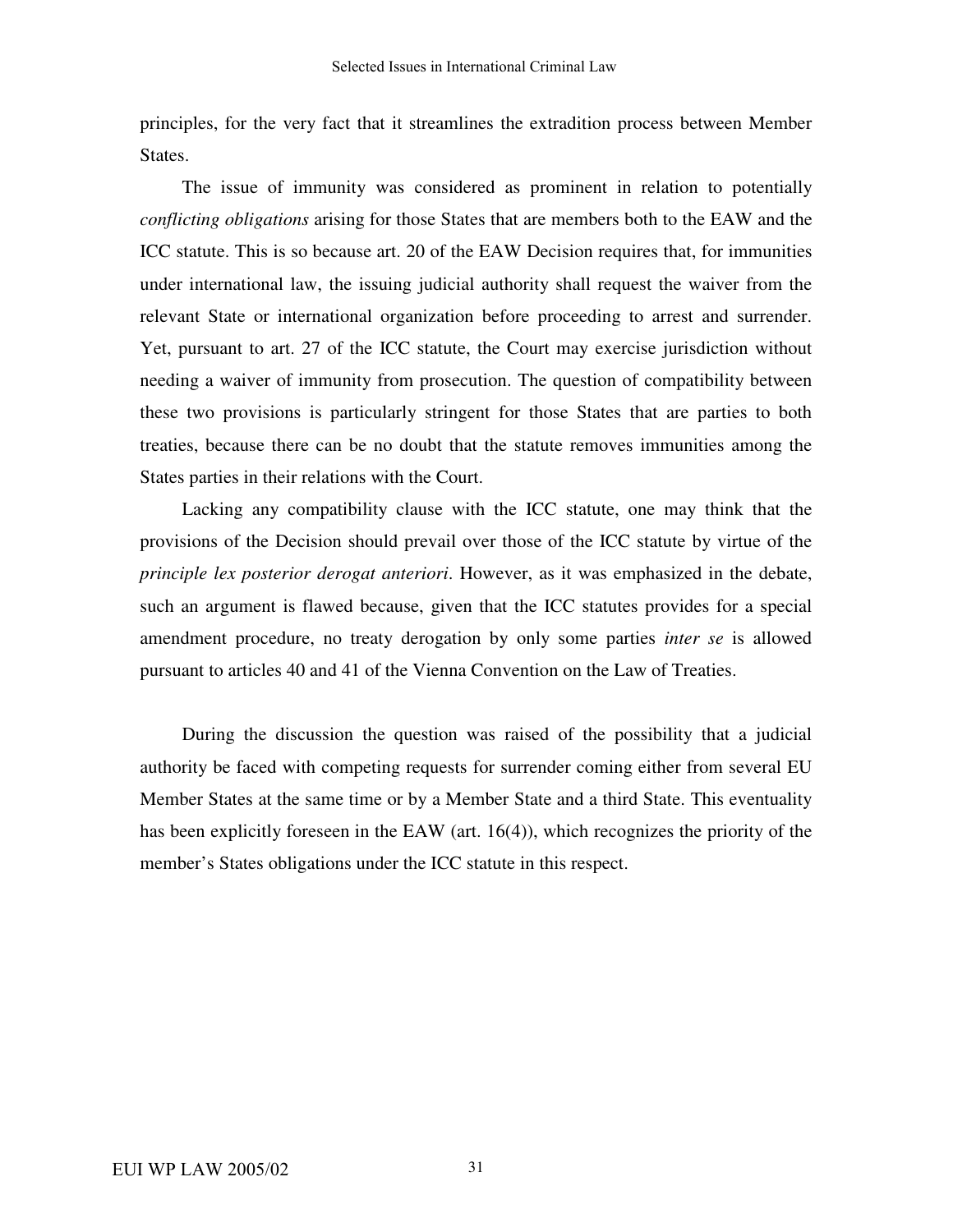*Working Group on International Criminal Law Meeting of 28 April 2004*

# **The Extraordinary Criminal Chambers in the Courts of Cambodia for the Prosecution of Crimes Committed Under the Khmer Rouge Regime between 1975 and 1979**

### **Introduction**

Bruce Broomhall made a comprehensive presentation on the process leading to the conclusion of an agreement between the United Nations and the Cambodian government on the parameters for the judicial proceedings to be conducted by the Extraordinary Chambers, commenting on the terms of this agreement and highlighting the serious doubts which some States and NGO's have expressed thereon.

In 1997, the Cambodian government requested assistance from the United Nations in bringing to trial senior leaders of Democratic Kampuchea and those most responsible for the crimes committed under this régime. With the support of the USA, France, Australia, Japan, Canada and the Netherlands, the UN Secretary-General and the Cambodian government started negotiations on the establishment, with international assistance, of extraordinary chambers to this effect within the existing court structure of Cambodia. This process was hampered by internal political factors and tensions between the UN secretariat and the government of Cambodia, but a second round of negotiations led to the conclusion, in March 2003, of an agreement between the United Nations and the government of Cambodia.

## **I. Main Points of the UN- Cambodia Agreement on the Extraordinary Chambers**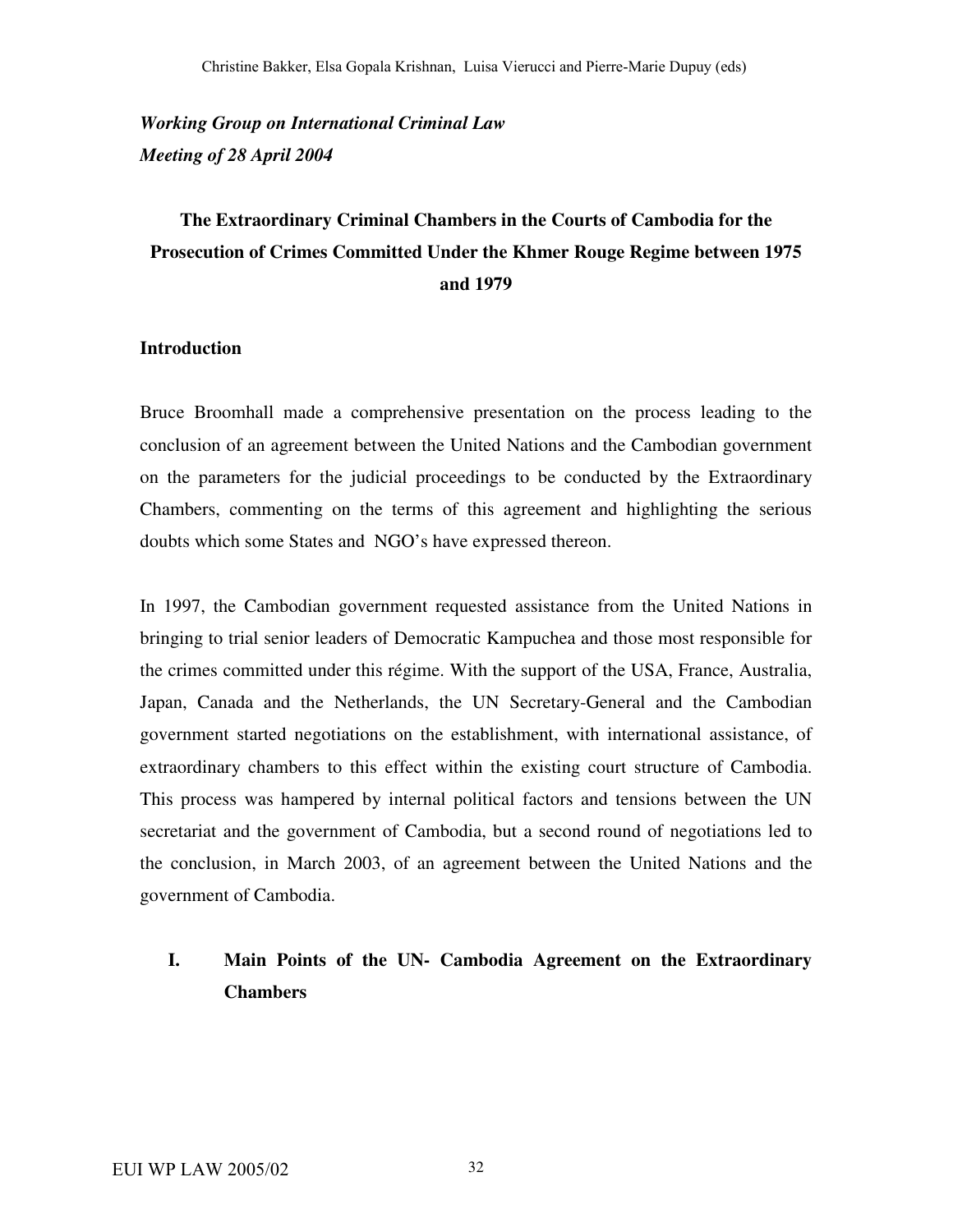The Extraordinary Chambers will have *limited personal and temporal jurisdiction*, restricted to the senior leaders of Democratic Kampuchea and those most responsible for the crimes committed in the period from 17 April 1975 to January 1979.

The *law to be applied* is Cambodian law, as set out in the Law on the Establishment of the Extraordinary Chambers of 1991, which also enumerates the *crimes* to be considered. These include serious violations of Cambodian criminal law, international humanitarian law and custom, and international conventions recognized by Cambodia. On this point, some questions can be raised on the status of international customary law in the 1970's concerning crimes against humanity, as well as on the existence of an *international* armed conflict in Cambodia in the relevant period, a pre-condition for application of the Geneva Conventions.

It is also doubtful whether the crimes committed fall under the definition of genocide, since the targeted groups of the Khmer Rouge were not specifically religious, racial or religious, as required by the 1948 Genocide Convention.

The most controversial point of the agreement is the *composition of the chambers*, which provides for a majority of Cambodian judges. (Trial Chambers: 3 Cambodian and 2 international judges; Appeals Chamber: 4 Cambodian and 3 international judges), with a 'super-majority' requirement (4 judges at trial, 3 at appeal, thus requiring the assent of at least one international judge at each level). It is unclear to which decisions the supermajority system applies, i.e. final decisions of conviction/acquittal, or also all procedural questions.

The functions of the *investigating judges* and of the *prosecutors* are both divided between Cambodian and international personnel. In case of disagreement between the two coprosecutors or co-investigating judges, the Pre-Trial Chamber will decide, with no avenue for appeal. In the absence of the required majority of votes, the investigation or prosecution may proceed. This provision has been criticized as a form of 'victor's justice'.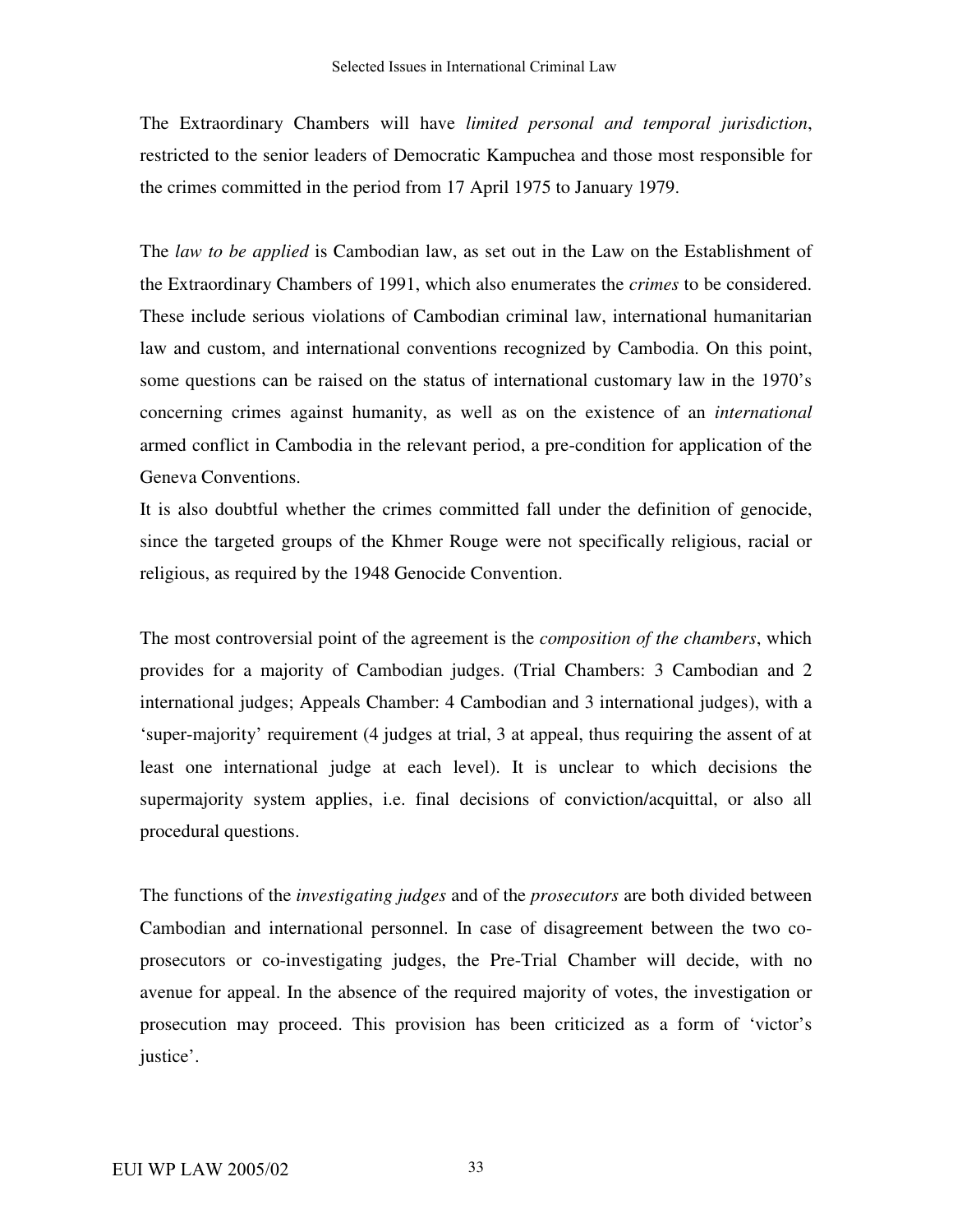Concerning *procedures***,** the agreement states that Cambodian law applies, as well as Articles 14 and 15 of the International Covenant on Civil and Political Rights of 1966. The vagueness of this provision has been severely criticized by NGOs including Amnesty International. Donors have also expressed concern about the provision on procedural guarantees, which are limited to the rights of the accused, without mentioning, for example, the protection of witnesses.

The lack of clarity on several aspects and the primacy of Cambodian law (which in itself is unclear or not in accordance with international standards on some points), have led a number of governments, including the Netherlands (and less explicitly Canada), and many international NGOs to disavow the process. Human Rights Watch and Amnesty International have stated that this mechanism should never have been agreed to.

On the other hand, the Open Society Justice Initiative, with which Bruce has worked, decided to try and influence the Cambodian government through a dialogue with the national authorities and with the donor community; and to support local NGOs and parallel investigations. It has created a 'legal clinic' in one of Cambodia's major law schools to provide training on human rights and international criminal law, and to monitor the Chambers.

Despite the above mentioned criticism, it seems that the process will indeed be put into practice, although its timing depends on the funding commitments to be made by donors. The first trials are not likely to start before 2006/2007.

### **II. Appropriateness of the Agreement**

Several participants of the Working Group questioned the propriety of putting the agreement into practice, since its lack of clarity on fundamental points and its procedural deficiencies would appear to exclude an adequate judicial process at the outset. Moreover, proceedings on this basis could set a negative precedent in the broader field of international justice, and would probably influence public opinion on international and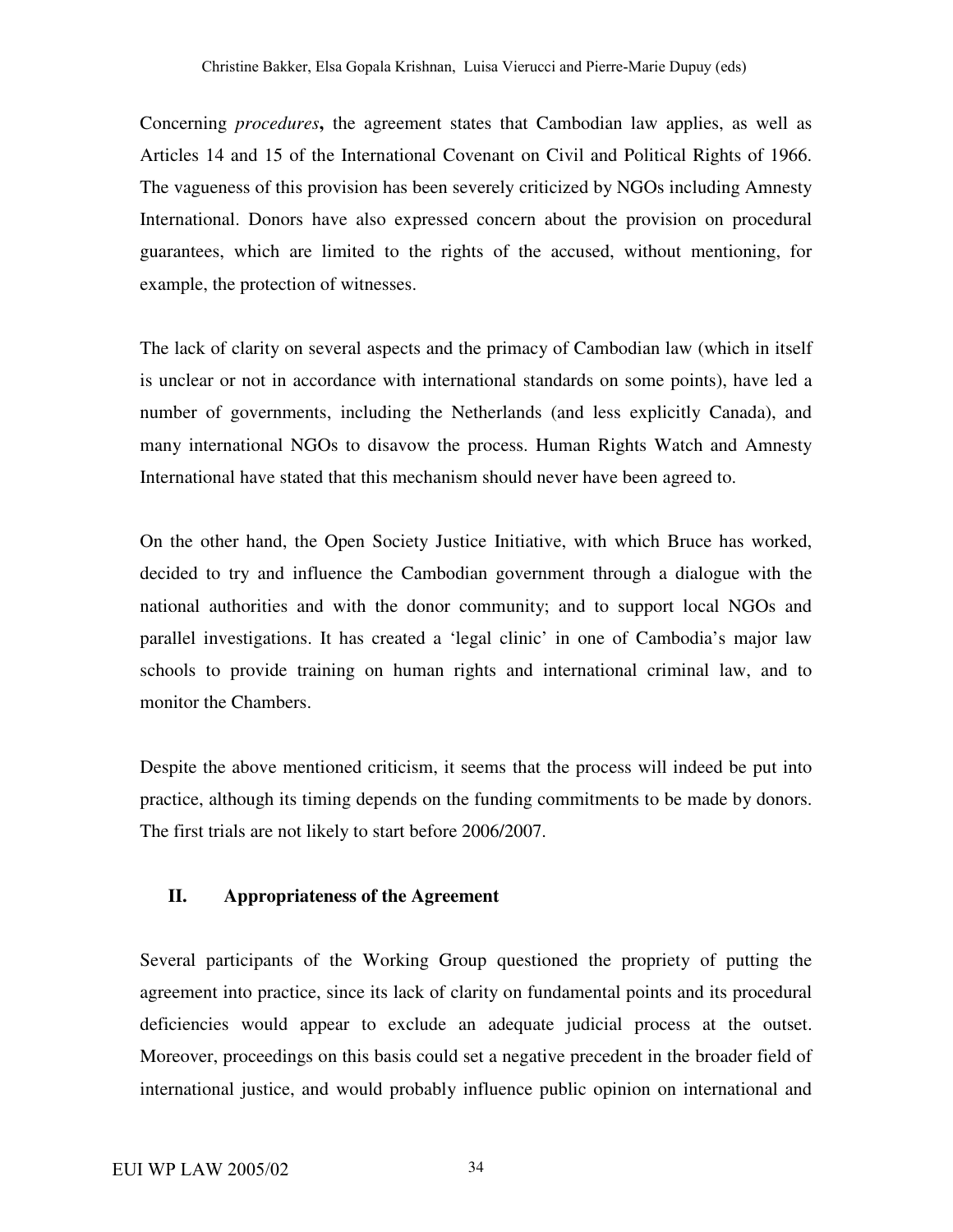'mixed' judicial proceedings accordingly. It was deplored that geo-political and commercial interests of some donors (in particular the USA's 'neo-containment strategy' towards China and Japan's economic interests in Cambodia) seem to dictate their positions in respect of this judicial process, rather than considerations of 'justice' and human rights.

Furthermore, the question was raised if there were not alternatives to this process, such as an ad-hoc tribunal, or triggering the jurisdiction of the International Criminal Court. The creation of an ad-hoc tribunal had been the first recommendation by the United Nations in 1997, which was immediately rejected by the Cambodian government. At least until 1996 there was a certain threat of civil war, which could have been considered as a threat of international peace and security, enabling the Security Council to act under chapter VII of the UN Charter and create such a tribunal. However, after UNTAC left the country, Cambodia was no longer an international priority. Complaints before the ICC could, in theory, be made for widespread and systematic trafficking of women and children tied-in with the national power-structures, but not in connection with crimes committed in the  $1970's.$ 

### **III. Urgent Need for Legal Training**

The need to address the lack of trained Cambodian people in, *inter alia,* the legal field was also discussed. This problem has its roots both in the systematic execution of professionals and academics of the 'opposition' under the Khmer Rouge, and in the lack of adequate university training in the country. Despite several ongoing longer-term training initiatives supported by France and the USA, there still is a long way to go. UNDP claims to co-ordinate the required training assistance, but is hampered by a lack of financial resources.

Finally, the regional dimension of the process towards judicial accountability in Cambodia was mentioned. There is very little experience with accountability for crimes committed by former regimes, in comparison with other regions (e.g. Truth Commissions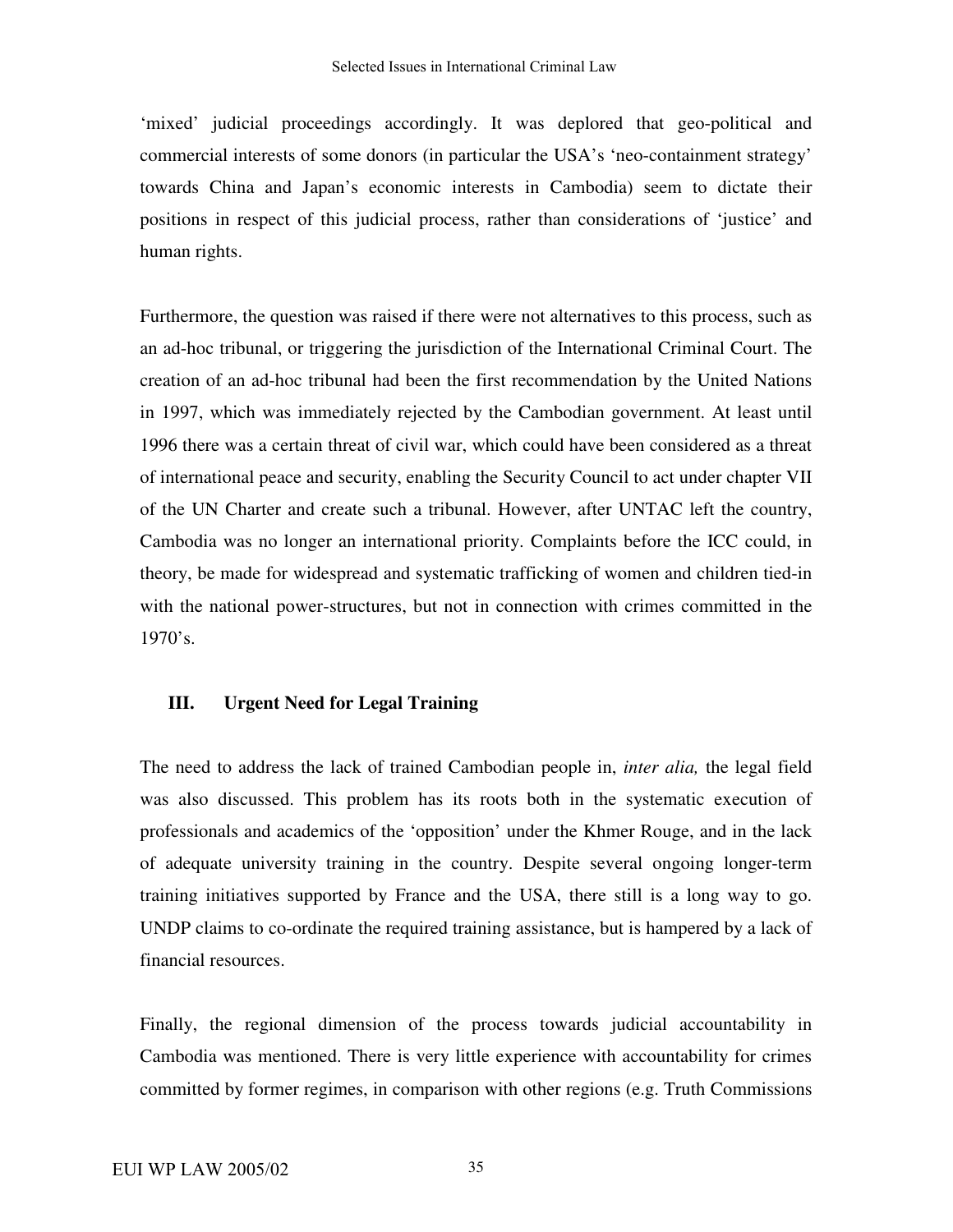in Latin America and South Africa). Until recently, there has been limited faith in international judicial institutions in general, although in the last few years, two cases on maritime issues have been brought before the International Court of Justice. In this context, it is even more important to ensure an adequate and fair judicial process, and to avoid a negative precedent.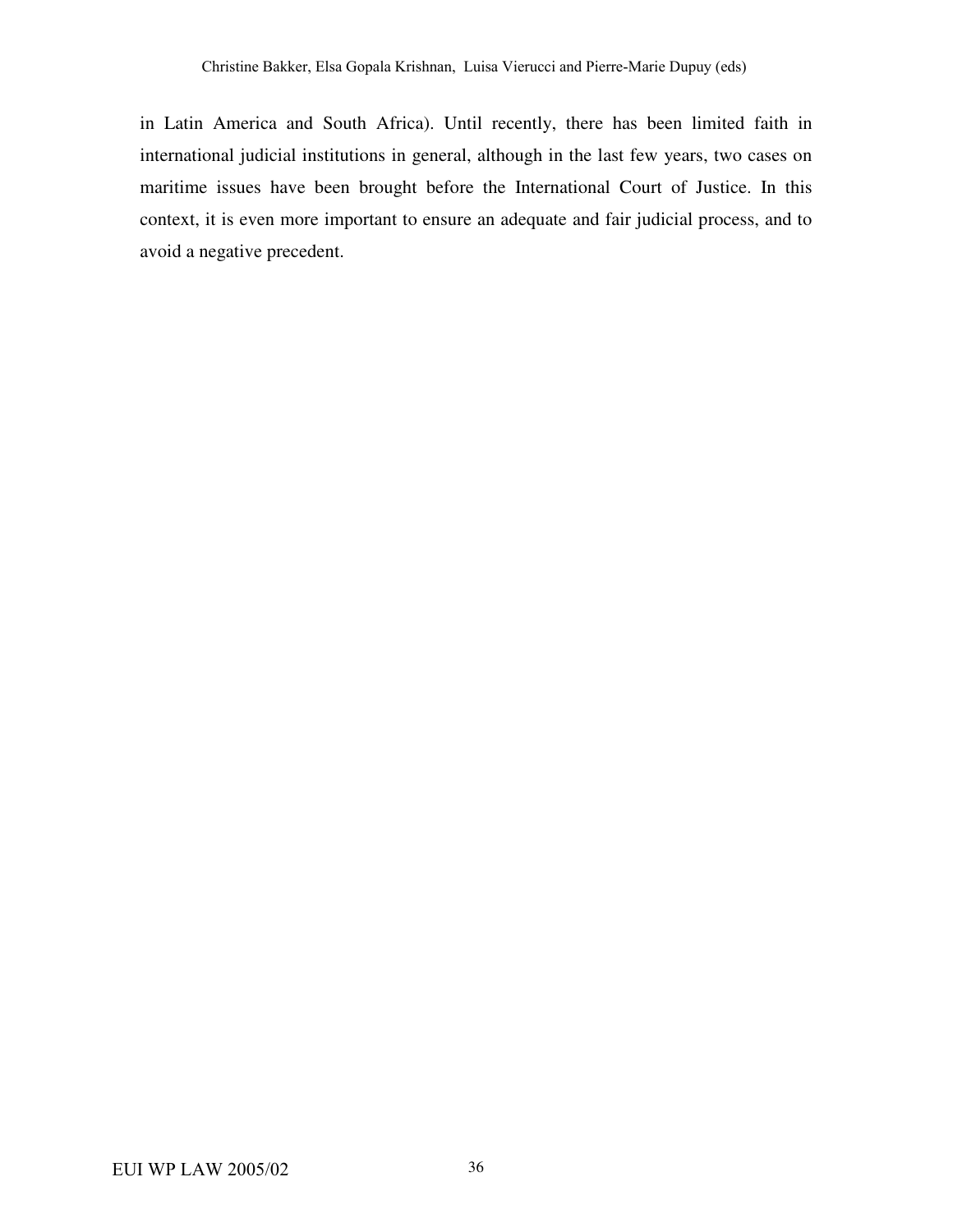*Working Group on international criminal law 5 November 2004*

## **Recent Developments Surrounding the Iraqi Special Tribunal, Abu Graib and Guantánamo Bay**

## **1. Recent Developments Surrounding the Iraqi Special Tribunal, Abu Graib and Guantánamo Bay** (presentation by Elsa Gopala Krishnan)

### *The Iraqi Special Tribunal (IST)*:

At the end of 2003 the principle of a tribunal to prosecute and try Saddam Hussein and former agents of the Baath regime was accepted. Over the summer of 2004 a draft Statute was completed. It is envisaged that the ITS will be a hybrid tribunal, combining national and international aspects of criminal jurisdiction. Its provisional Statute and Rules of Procedure are very similar to the tribunal proposed by the US after the invasion of Iraq, as well as to those of other hybrid criminal tribunals. Some major inconsistencies were highlighted, such as the inclusion of a *'juge d'instruction'* , based on Iraqi law, in a system mainly inspired by the common law accusatorial model, and in which no pre-trial chamber is envisaged, nor any modalities for review of the procedure.

Some doubts were raised as to the legitimacy of the tribunal, if it would be officially created during the transitional government, which was instituted by the Occupying Powers.

Also the problem of the applicable law was mentioned, considering that the crimes committed by the Baath regime occurred over a time span of some 30 years.

Moreover, reference was made to comments from some of the Iraqi judges designated to sit on the ITS bench, that they faced the dilemma of responding to international public opinion, by adapting the ITS to international proceedings and involving international judges; or responding to Iraqi public opinion, calling for proceedings based on national law and conducted by Iraqis.